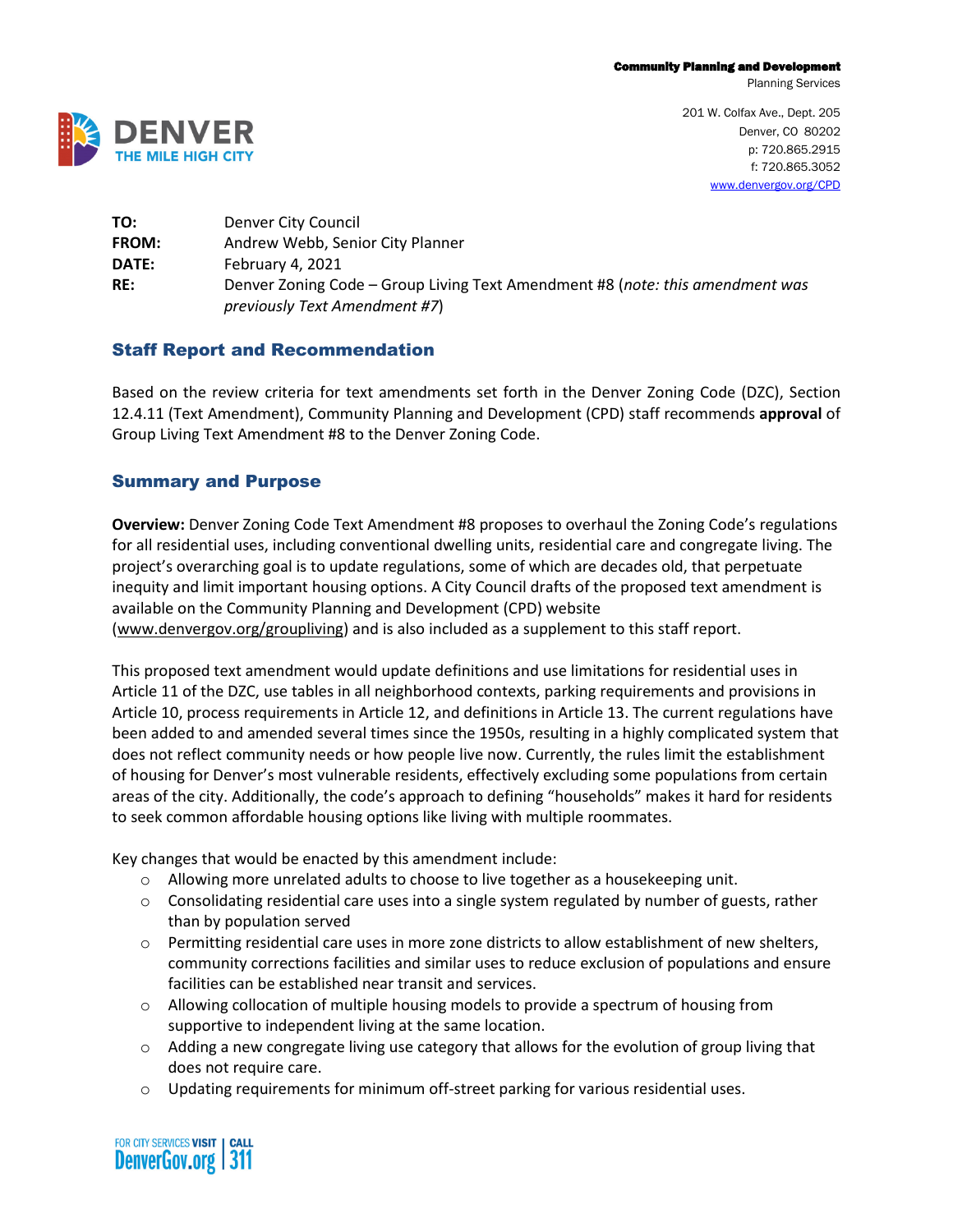- $\circ$  Establishing minimum spacing between larger residential care facilities and limitations on the density of those facilities in a given area.
- $\circ$  Creating limitations on the density of the smallest residential care facilities in neighborhoods.
- $\circ$  Requiring community information meetings prior to submitting a formal application for larger residential care uses to notify and educate neighbors and foster positive relationships.

This proposed text amendment is the culmination of a three-year process, begun at the request of city and community leaders. It is one part of many city efforts aimed at ensuring equitable access to housing for all Denver residents, addressing homelessness and reducing obstacles to affordability. The project team worked closely with a diverse, 48-member advisory committee of people whose occupational or lived experience highlighted issues with the current code. This volunteer committee represented a broad cross-section of community members, registered neighborhood organization (RNO) representatives, group-living service providers and clients, elected officials, design professionals and other stakeholders, to ensure a public process that included multiple perspectives and walks of life.

# Existing Regulations

**Summary:** The Denver Zoning Code currently breaks residential uses down into two use categories: Household Living and Group Living. These categories and their specific included uses are defined in the Use Definitions section of the Denver Zoning Code: Section 11.11.2. Use tables in each neighborhood context establish where these uses are permitted and how many off-street vehicle and bicycle parking spaces are required. Use limitations for primary uses are in Section 11.2.9, and vary extensively by zone district and use.

# **Definitions:**

**Household Living** is defined in Sec. 11.12.2.1. In a two-unit or multi-unit dwelling, four unrelated adults and any number of relatives to each may occupy each unit. In single-unit dwellings, which comprise approximately half of Denver's 300,000 dwelling units, the DZC currently permits the following combinations of residents living as a single "non-profit housekeeping unit" (including any permitted domestic employees):

- o A single person, plus any number of relatives, or
- o Two persons living as partners, plus any number of relatives to either, or
- $\circ$  Two unrelated adults over the age of 18, plus any number of relatives to either

The DZC specifically permits certain relatives, which include parents and grandparents, children and step-children, siblings and step-siblings, in-laws, uncles, aunts and niblings (nieces and nephews).

Denver's original zoning adopted in the 1920s was more permissive and did not specify the number of people allowed to live in a household. But amendments throughout most of the  $20<sup>th</sup>$  century added restrictions to the definition of "family" or "household." In the 1950s, the code permitted up to 5 unrelated adults or any number of related people, but by the early 1960s, that language had been amended to only permit related individuals in single unit dwellings. The number of unrelated individuals permitted in a multi-unit dwelling was reduced from five to four in 1982. After the city lost a challenge at the Colorado Supreme Court, the code was amended in 1989 to allow up to 2 unrelated adults in single unit dwellings. A bundle text amendment in 2018 removed outdated gender-specific terms and exclusionary language defining a family as "a husband and wife" and their children but retained the limit of 2 unrelated adults.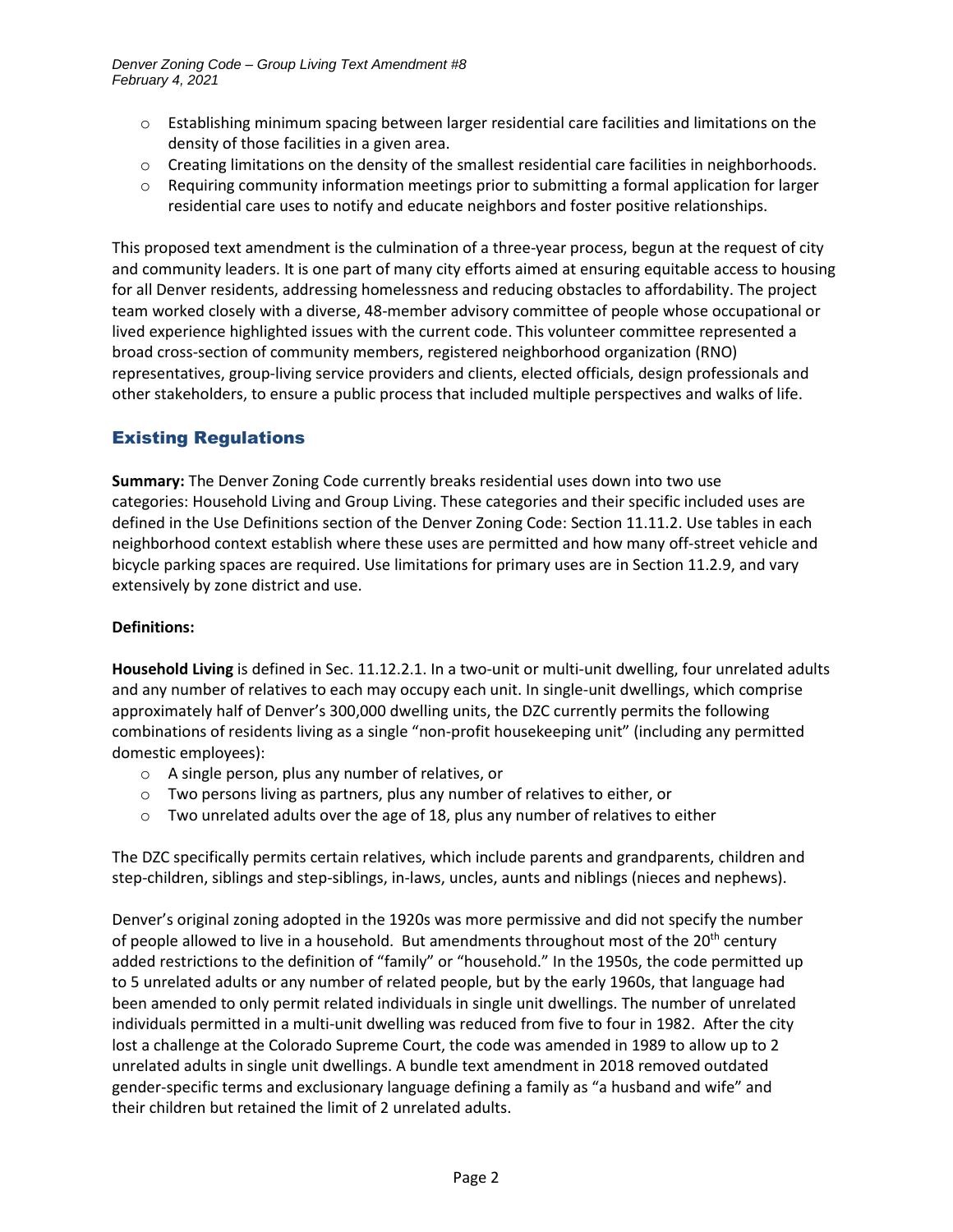Households occupied by persons in excess of these numbers do not clearly fit within existing use types unless they are wholly occupied by adults at least 55 years old ("Residence for Older Adults") or are allowed as a "home occupation" such as for family foster care. As a practical matter such groups often receive permits for residential care uses (described below) even when no care is provided, but this can result in different requirements than standard households. Therefore, the zoning administrator has issued an unlisted use determination for an "FHA Group Home" where a dwelling unit is occupied by a larger number of unrelated adults than allowed under the Denver Zoning Code's current definition of "household," but where the dwelling unit's residents are protected under the Federal Fair Housing Act ("FHA") as a "handicapped" population.

**Group Living** is defined in Section 11.12.2.1 and includes Assisted Living Facilities, Community Corrections Facilities, Nursing Homes and Hospices, Rooming and Boarding, Transitional Housing, Special Care, Student Housing and Shelter for the Homeless.

**Residential Care Uses:** Transitional Housing, Shelter for the Homeless, Community Corrections Facility and Special Care homes are considered Residential Care Uses, a subcategory of Group Living. Each one is subject to special use limitations (see "How these uses are regulated," below). Some Residential Care uses are further broken down by number of residents:

- $\circ$  "Large" = facilities serving 9 or more persons
- $\circ$  "Small" = facilities serving 8 or fewer persons

This division is only consistently applied to Special Care uses. Shelters for the Homeless and Community Corrections uses are always considered Large Residential Care uses, regardless of the number of occupants. Transitional Housing uses are always considered Small Residential Care uses, regardless of the number of residents. Assisted living is only considered a Residential Care use in some zone districts.

#### **Use Limitations:**

- **Spacing and Density Limitations:** Large Residential Care Facilities are not permitted within 2,000 feet of other such uses, and no more than two others may exist within a 4,000-foot radius of the proposed new use. In neighborhoods with more than the city-wide average number of residential care uses within their boundaries, up to 200 feet of additional spacing may be required by the Zoning Administrator.
- **Buffering Requirements:** Certain uses have additional buffering requirements. For example, Community Corrections facilities are not permitted within 1,500 feet of a school or within 1,500 feet of a Residential Zone District. When considered in combination, permitted zone districts, buffering and other requirements mean that Community Corrections uses could conceivably be established on 3% of land in Denver under current regulations.
- **Shelter limitations:** Permanent shelters as a primary use are permitted in higher-intensity mixed-use zone districts, industrial districts and others that are not solely residential. Permanent shelters are subject to the use limitations for Large Residential Care Facilities as described above and in Sec. 11.2.8. They also must meet special requirements for operations, including but not limited to mitigating the impact of waiting areas on adjacent public rights-ofway (preventing obstruction, etc.) and making restrooms available when the facility is closed. Shelters operated by Religious Assembly uses (e.g. churches), or those operated in a building owned by a "nonprofit corporation or government entity" are permitted in nearly all zone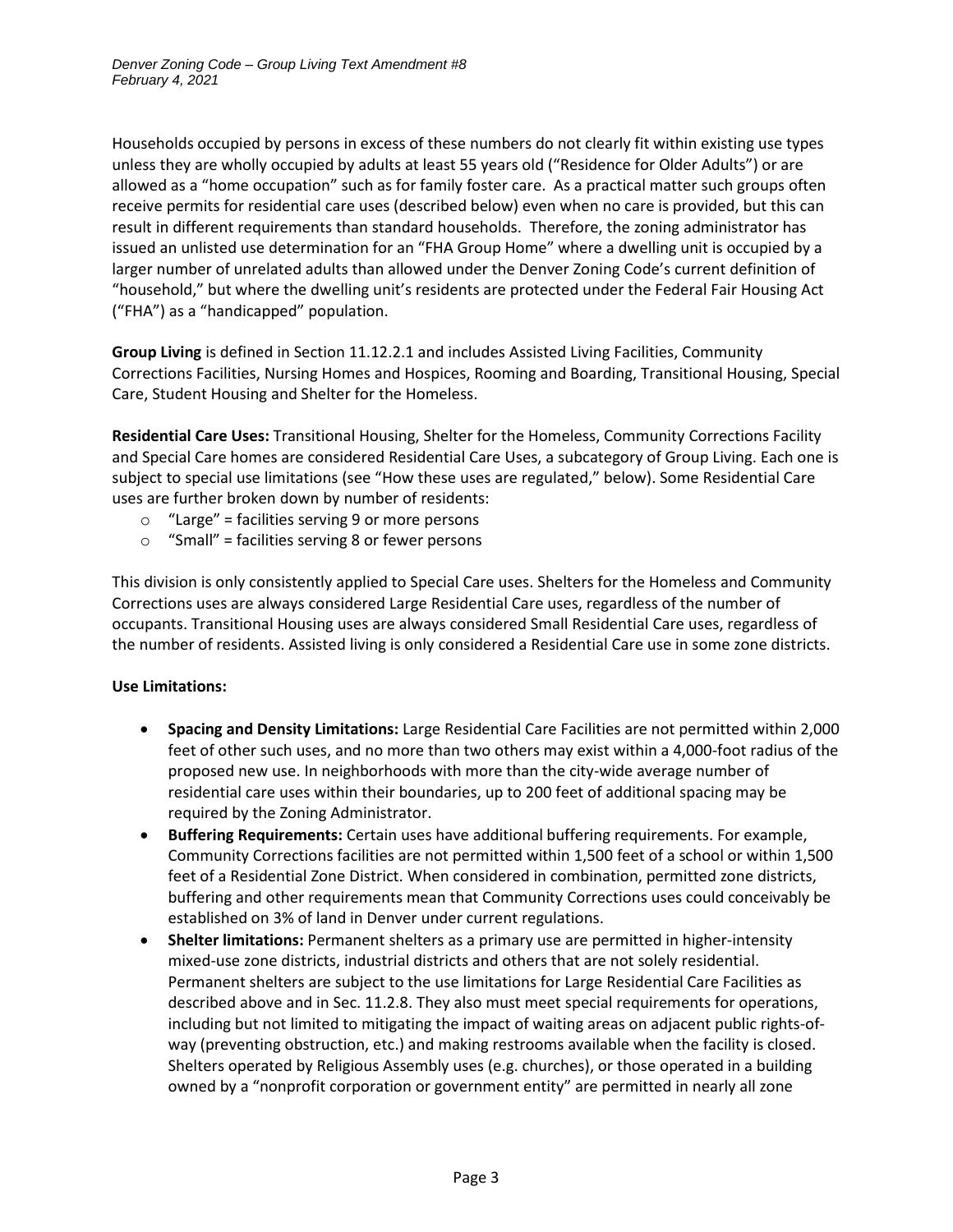districts. Shelters operated by churches that are open for 120 days or fewer per year may also house up to 100 people in any zone district.

- **Limitations on the Number of Residents:** The DZC's use limitations limit the number of clients served by Residential Care facilities based on size, applicable zone district, etc. Shelters for the Homeless and Community Corrections Facilities are subject to the most stringent requirements. For example:
	- o Community Corrections Facilities are permitted in the I-MX zone district but are not permitted to exceed 40 residents, and they must provide 50 feet of gross floor area per person served. In the I-A and I-B zone districts, Community Corrections Facilities are permitted to have larger numbers of residents.
	- $\circ$  Shelters for the Homeless established as permanent, primary uses are not permitted to have more than 200 beds, though some shelters with permits issued prior to Jan. 1, 2005, may have up to 350 beds. No more than 950 beds are permitted in any one city council district in homeless shelters that are permanent, primary uses. However, these limits may be waived by the zoning administrator in an emergency and most shelters operate under these emergency waivers.

**Parking:** Existing vehicle parking regulations for residential uses are summarized as follows:

- **Household Uses:** There are currently no minimum off-street parking requirements for singleunit residential uses (such as detached houses). Two- and multi-unit residential uses have context sensitive parking requirements ranging from 1.25 spaces per unit in the Suburban neighborhood context to .75 spaces per unit in Urban Center and none in Downtown zone districts.
- **Group Living:** Group living parking requirements vary widely between uses. Most are context sensitive, with more off-street vehicle spaces required in the Suburban neighborhood context than Urban Center. Some uses, such as Assisted Living and Transitional Housing, regulated parking by "unit," with "unit" defined in Sec. 10.4.4.2.C A habitable room, which may or may not contain kitchen or bathing facilities, intended for occupancy by a resident in a group living use. Calculating by unit has had unpredictable outcomes, as different living configurations create variability in the number of people housed per unit in a facility. Additionally, the standard is not applicable to uses configured as a dormitory, or with a combination or continuum of housing types. Other Group Living uses calculate minimum parking per 1,000 square feet of gross floor area. In some cases, parking requirements are fairly high – for example, Rooming and Boarding uses currently require 5 vehicle spaces per 1,000 square feet of gross floor area in many neighborhood contexts. Generally speaking, staff analyses of current Group Living uses, including assisted living facilities, shelters and nursing homes, have found that minimum parking requirements exceed actual demand for parking.

# Proposed Changes to Household Regulations

*Note:* The following section summarizes the proposed code amendments shown in the LUTI Draft of Amendment 8, attached to this staff report. The amendments have been revised since the publication of the Planning Board draft – see **December 2020 Proposal Updates**, below, for more details.

**Summary:** This amendment updates definitions and regulations for household uses to allow more unrelated people to live together. By updating language that dates back to the 1960s, the amendment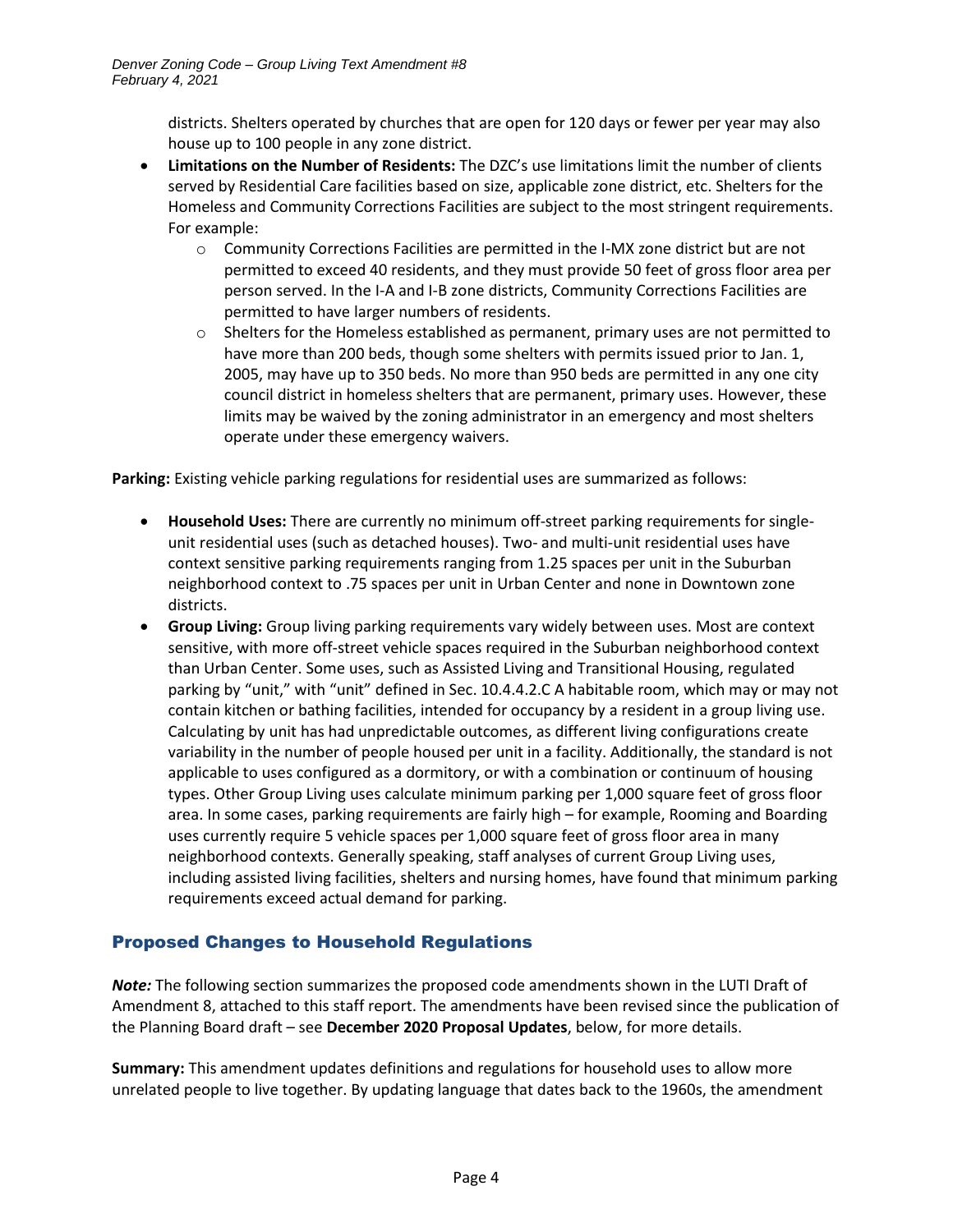would provide flexibility for residents to choose who they want to live with as a housekeeping unit and bring Denver's regulations in line with other Front Range municipalities and peer cities around the U.S. If adopted, the updated definition would allow up to 5 adults, regardless of relationship, to live together in any dwelling. As is currently the case, there would be no limit on the number of related adults permitted to live together, but no more than 5 adults would be permitted to live in any household where not all residents are related. The code's current specific list of relatives would be replaced with: "…any persons related to each unrelated adult by blood, marriage, civil union, committed partnership, adoption, or documented responsibility (such as foster care or guardianship)."

**"Non-profit Housekeeping Unit:"** As noted above, the current definition uses the term "non-profit housekeeping unit" to describe the various configurations of people permitted to live in dwelling units. Alongside allowing more unrelated adults to live together, the amendment would clarify that members of a household have jointly chosen to occupy the entire premises and make decisions about who may live there. The intent of this language is to clarify that rent-by-the-room or rooming and boarding configurations would not be permitted as Household uses (as is currently the case, rooming and boarding or rent-by-the-room uses would be permitted in higher-intensity zone districts as Congregate Living uses).

**"Related adults:"** This proposed amendment would replace the code's current list of specific family members, and instead define "related" as any persons related one another by blood, marriage, civil union, committed partnership, adoption, or documented responsibility (such as foster care or guardianship)

**Parking:** If adopted, Amendment 8 would change Section 10.9.3.1 regulating the number of allowed vehicles accessory to a dwelling unit. The current regulation permits "one vehicle per licensed driver plus one for the whole household" to be parked on nearby public right-of-way. The proposed update would remove language regulating parking in the right-of-way, over which the DZC does not have authority. The amended language would limit the total number of stored vehicles permitted per dwelling unit *on a zone lot* to no more than 6. Language regulating storage of vehicles in public right-ofway would be struck from the code.

# Proposed Changes to Group Living Regulations

*Note:* The following section summarizes the proposed code amendments shown in the LUTI Draft of Amendment 8, attached to this staff report. The amendments have been revised since the publication of the Planning Board draft – see **December 2020 Proposal Updates**, below, for more details.

**Organizational Changes to the Group Living Category:** These proposed amendments would separate uses in the current Group Living category into two new categories: Residential Care and Congregate Living. These broad categories will ensure that new uses can be accommodated as they evolve, and avoid the ongoing use of specific terminology that is vague or outdated in industry practice, such as the current Transitional Housing. The proposed definitions are:

o **Residential Care:** A Residential Structure or structures where guests receive treatment, supervision, emergency shelter, personal care, protective oversight, or other similar services, from staff on-site as a condition of their residency. This definition excludes care provided by domestic employees or care workers in a private home that meets this code's definition of Household Living or Congregate Living. For purposes of this definition, a "guest" is a person who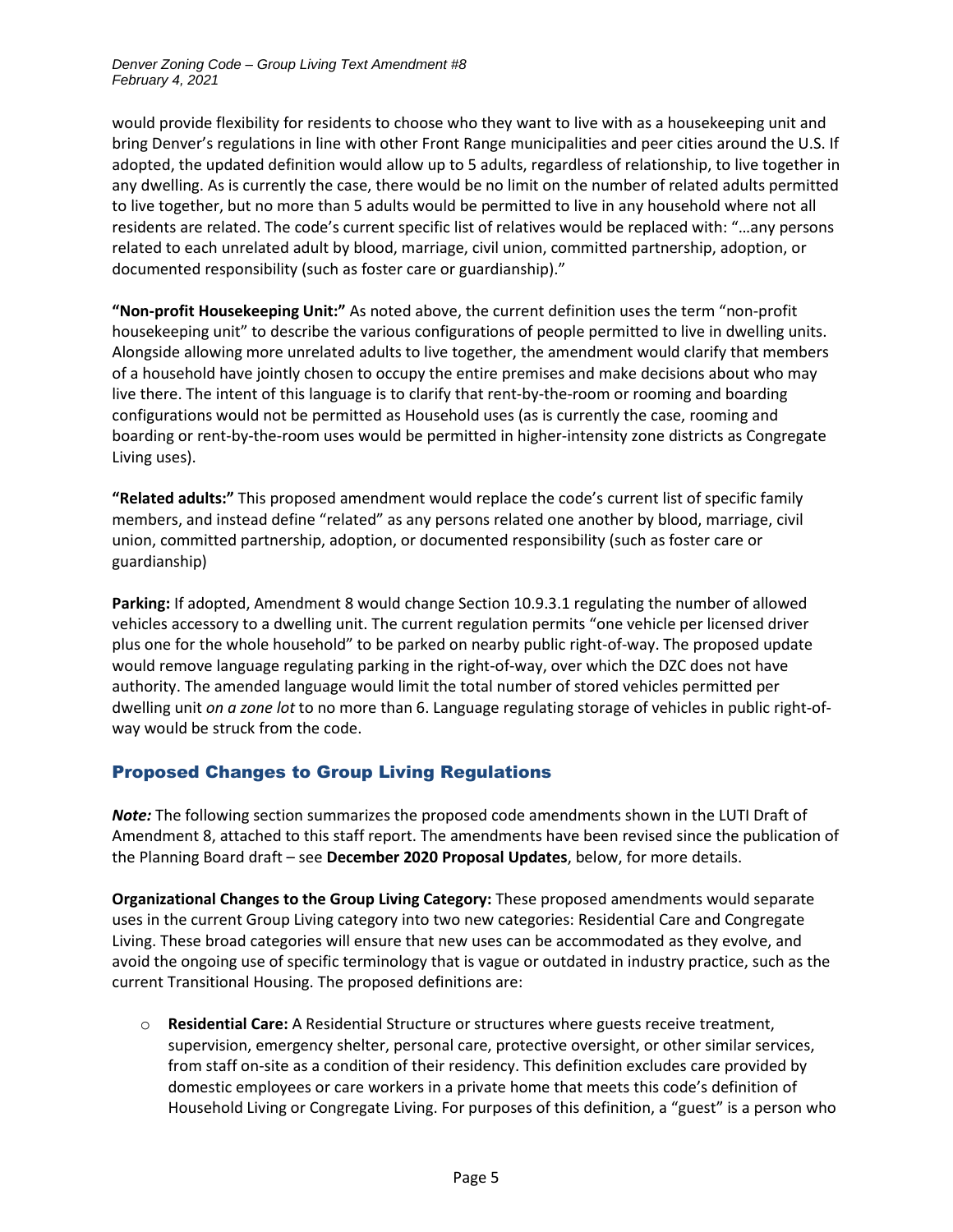stays overnight, regardless of total length of stay. For purposes of this definition, staff and volunteers who regularly return to another place of primary residence, but who stay overnight while working or volunteering, shall not be considered "guests." Tenancy may range from overnight to 30 days or longer.

o **Congregate Living:** A structure or structures providing Residential Occupancy for Persons who do not live in a Household according to Section 11.12.2.1.B.2. A Congregate Living use may occur within a self-contained Dwelling Unit. A Congregate Living use may also, such as with a tiny home village, occur within multiple structures where no one or not all structures contain a selfcontained Dwelling Unit, but all structures comprising the use together provide residents with facilities for sleeping, bathing, cooking and preparing food. This use includes groups of Persons who each have separate contracts or agreements with property owners, who do not jointly occupy the entirety of a dwelling unit, or who jointly occupy the entirety of a dwelling unit but who exceed the maximum number of adults permitted per household as defined in Section 11.12.2.1.B.2. This use is intended for permanent, rather than transient, occupancy. Residents of a Congregate Living use may share sleeping units, and may have shared cooking, bathroom and common areas, or some combination of personal and shared facilities. Residents in a Congregate Living use are not required to seek services or care of any type as a condition of residency.

**Residential Care Types:** This proposed approach would move away from the current practice of regulating residential care uses by population served or the needs or housing status of guests and residents. Instead, all residential care uses would be regulated by size, as Type 1, Type 2, Type 3 and Type 4. As is currently the case, larger facilities would have more restrictions, such as requirements for spacing between locations and limitations on the density of facilities in any given area.

| <b>Resid. Care Type</b> | Type 1                                  | Type 2                                     | Type 3                   | Type 4                   |
|-------------------------|-----------------------------------------|--------------------------------------------|--------------------------|--------------------------|
| <b>Number of Guests</b> | 10 or fewer (365<br>days/year) or up to | $11 - 40$<br>11-20 in single-unit,         | 41-100                   | $101+$                   |
|                         | 100 for no more                         | two-unit and row                           |                          |                          |
|                         | than 130 days/year                      | house zone districts                       |                          |                          |
| Minimum Lot Size        | NA                                      | 12,000 square feet                         | <b>NA</b>                | NA                       |
| <b>Permitted Zone</b>   | All districts that                      | All districts that                         | Higher-intensity zone    | Highest-intensity zone   |
| <b>Districts</b>        | permit residential                      | permit residential uses                    | districts that permit    | districts that permit    |
|                         | uses                                    |                                            | apartments,              | apartments,              |
|                         |                                         | In Single-unit, Two-<br>unit and row house | commercial uses, etc.    | commercial uses, etc.    |
|                         |                                         | zone districts,                            | Not permitted in         | Not permitted in         |
|                         |                                         | permitted only where                       | single unit, two unit or | single unit, two unit or |
|                         |                                         | primary Civic, Public                      | row house districts      | row house districts, or  |
|                         |                                         | or Institutional uses                      |                          | in lower-intensity       |
|                         |                                         | have been previously                       |                          | multi-unit districts     |
|                         |                                         | established.                               |                          |                          |

The table below summarizes regulations for each of the proposed Residential Care types: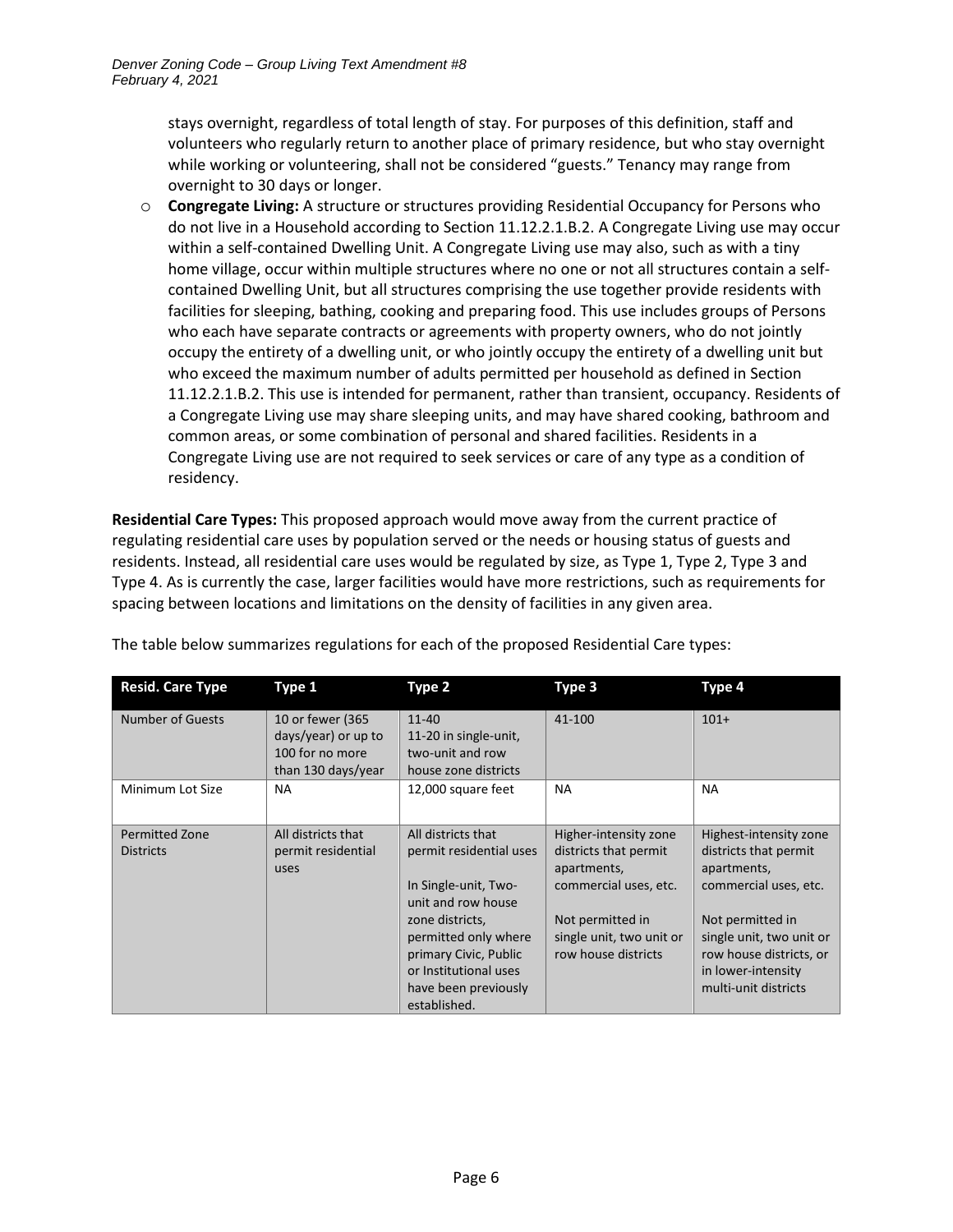| <b>Spacing Requirements</b>             | <b>NA</b>                                                                                                                                                                                                    | 1,200' between<br>facilities in single-unit,<br>two-unit and row<br>house districts when<br>lot has not previously<br>been used for a Civic,<br>Public or Institutional<br>Primary Use | 1,200' between Type 3<br>and Type 4 facilities in<br>medium-intensity<br>districts like multi-<br>unit.<br>600' between Type 3<br>and Type 4 facilities in<br>high-intensity districts<br>like Urban Center<br>400' between Type 3<br>and Type 4 facilities in<br>some Downtown<br>districts | 1,200' between Type 3<br>and Type 4 in<br>medium-intensity<br>districts like multi-<br>unit.<br>600' between Type 3<br>and Type 4 in high-<br>intensity districts like<br><b>Urban Center</b><br>400' between Type 3<br>and Type 4 in some<br>Downtown districts |
|-----------------------------------------|--------------------------------------------------------------------------------------------------------------------------------------------------------------------------------------------------------------|----------------------------------------------------------------------------------------------------------------------------------------------------------------------------------------|----------------------------------------------------------------------------------------------------------------------------------------------------------------------------------------------------------------------------------------------------------------------------------------------|------------------------------------------------------------------------------------------------------------------------------------------------------------------------------------------------------------------------------------------------------------------|
| <b>Density Requirements</b>             | No more than three<br><b>Residential Care</b><br>uses of any type<br>within 1 mile of a<br>proposed Type 1<br><b>Residential Care</b><br>Use in Single-unit,<br>Two-unit and Row<br>House zone<br>districts. | <b>NA</b>                                                                                                                                                                              | <b>NA</b>                                                                                                                                                                                                                                                                                    | No more than three<br>Type 3 and Type 4<br>facilities within 1 mile<br>of a proposed Type 4<br><b>Residential Care</b><br>Facility                                                                                                                               |
| Community<br><b>Information Meeting</b> | Not required                                                                                                                                                                                                 | Required in SU, TU, RH<br>districts                                                                                                                                                    | Required                                                                                                                                                                                                                                                                                     | Required                                                                                                                                                                                                                                                         |
| <b>Other Use Limitations</b>            | <b>Facilities serving</b><br>non-paroled<br>individuals not<br>permitted in Single-<br>and Two-unit zone<br>districts.                                                                                       | Facilities serving non-<br>paroled individuals<br>not permitted in<br>Single-unit (SU), Two-<br>unit (TU) and Row<br>House 2.5 (RH-2.5)<br>zone districts.                             |                                                                                                                                                                                                                                                                                              |                                                                                                                                                                                                                                                                  |

Multiple residential care uses could now be combined on a single site. This will enable a spectrum of housing options to be provided in one location.

**Permitting and Notification Requirements:** Currently, most Group Living uses are permitted subject to a zoning permit (providing all applicable use limitations have been met). Some require informational notice (zoning permit with informational notice, or ZPIN), provided to Registered Neighborhood Organizations and City Council members in whose districts the use is proposed. The proposed amendment would remove the ZPIN and add a new meeting requirement for some uses aimed at improving neighbor awareness of proposed projects and fostering better relationships. Depending on the zone district in which a subject site is located, applicants seeking a zoning permit for Residential Care facilities serving 11 or more guests may need to publicize and hold a community information meeting. Described in DZC Sec. 12.3.4.6, the community information meeting is intended to provide the opportunity for the public to learn directly from an applicant about a potential application before it is submitted to the city. Applicants would be required to notify stakeholders of a community information meeting as follows:

- Signs posted on site (posted notice);
- Mailed Notice to:
	- o RNOs and council members within 400 feet, and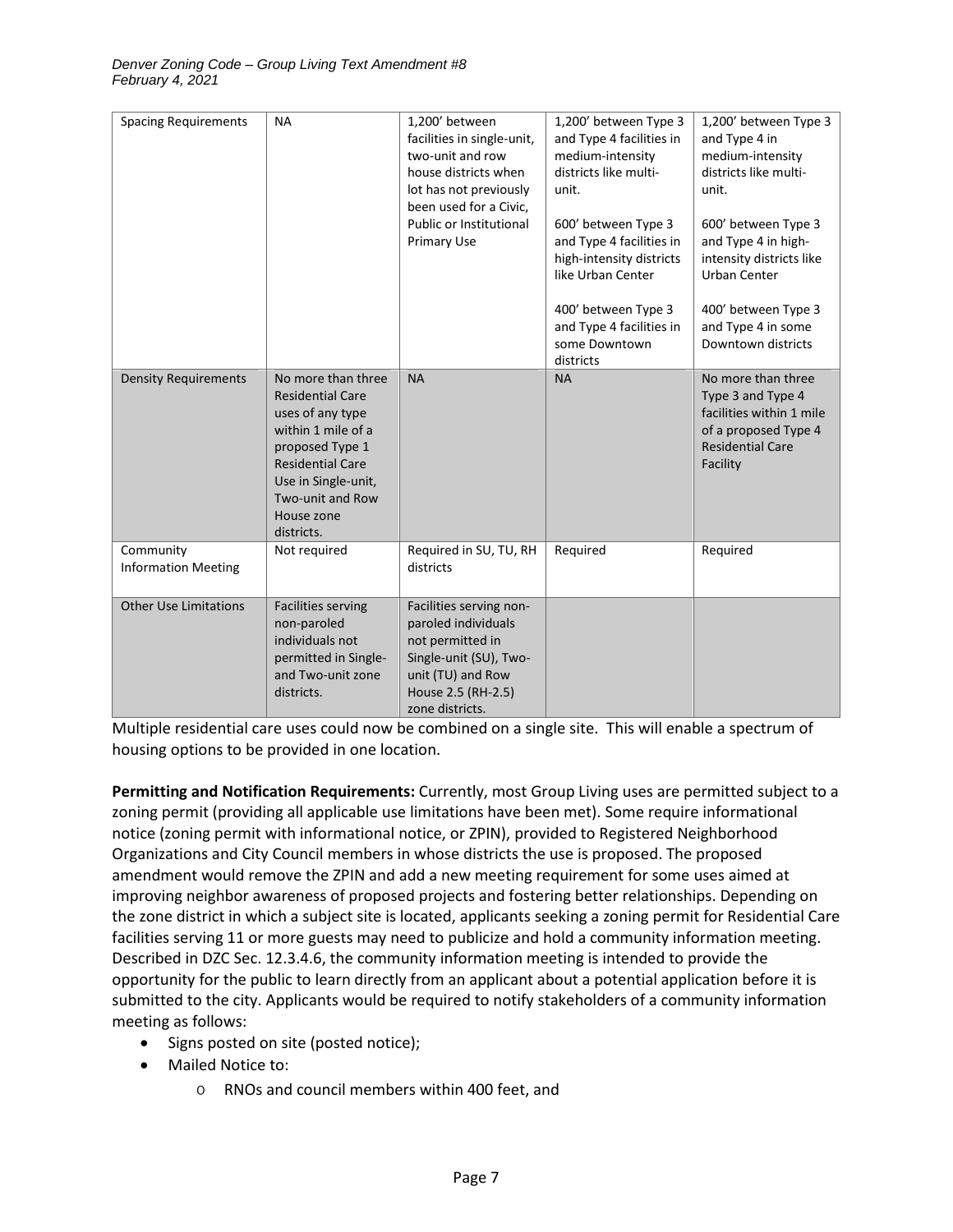- o Tenants and owners of properties within 400 feet; and
- Outreach to other relevant neighborhood-service organizations (churches, nonprofits, etc.).

**Use Limitations:** Existing use limitations requiring any applicable licensing of facilities, as well as provision of restrooms for facilities that are not open 24 hours and design of waiting areas so as not to obstruct the public right-of-way would be retained by these amendments. An additional use limitation stipulates that a use permit for any facility that serves non-paroled individuals (e.g. community corrections) must be reviewed by the Denver Department of Safety.

**Continuation of Existing Residential Care Uses:** Current use limitation language regarding existing facilities would be updated to clarify that any legally established, continuously maintained use shall be considered a conforming use (rather than a legal, nonconforming use), providing additional flexibility for the reconstruction or improvement of existing structures. Additionally, new residential care uses could be added to the site, where permitted by underlying zoning.

**Emergency Expansion:** The proposed amendment would clarify an existing provision allowing suspension of regulations in an emergency, and would also establish a new provision allowing shortterm expansions in certain circumstances.

- **Emergency Suspension of Limitations**: Currently, the Zoning Administrator can suspend use limitations and other regulations related to the Shelter for the Homeless Residential Care use in an emergency that threatens public health. The amendment would add specific qualifying criteria for shelters serving people experiencing or at risk of homelessness to ensure transparency for this process.
- **Short-term Emergency Expansion of a Residential Care Use:** Additionally, the amendment creates a new short-term emergency expansion that would allow any existing Residential Care use to expand to up to 125% of the number of permitted guests stipulated in the facility's zoning permit for up to 10 days. This provision requires operators to notify the Zoning Administrator of the proposed short-term expansion.

**Parking:** The proposed amendment would consolidate and simplify parking requirements, moving away from the current space-per-unit approach used for Group Living uses and instead applying the current space-per-Gross Floor Area to all Residential Care and Congregate Living uses. The proposed changes would also reduce parking requirements for all Residential Care and Congregate Living uses from current minimums, while ensuring parking is provided for staff and residents as appropriate. Proposed off-street parking requirements are as follows:

- Residential Care: .5 vehicle spaces per 1,000 square feet of gross floor area (GFA) in most districts and .25 spaces/1,000 sf GFA in Urban Center. There is no parking requirement in most Downtown districts.
	- o Where parking is required, Residential Care Facilities that serve people who are experiencing or who are at risk of homelessness would be able to apply a proposed alternative minimum vehicle parking ratio of .125 spaces/1,000 sf GFA.
- Congregate Living: Vehicle: 1 space/1,000 square feet of gross floor area (GFA) in most districts, .5 spaces/1,000 sf GFA in Urban Center, and 0 in most Downtown districts.

Bicycle Parking would remain generally the same as is currently required, with 1 bicycle space per 4,000 square feet of Gross Floor Area required in Congregate Living uses, and 1 bicycle space per 8,000 square feet of Gross Floor Area required in Residential Care uses.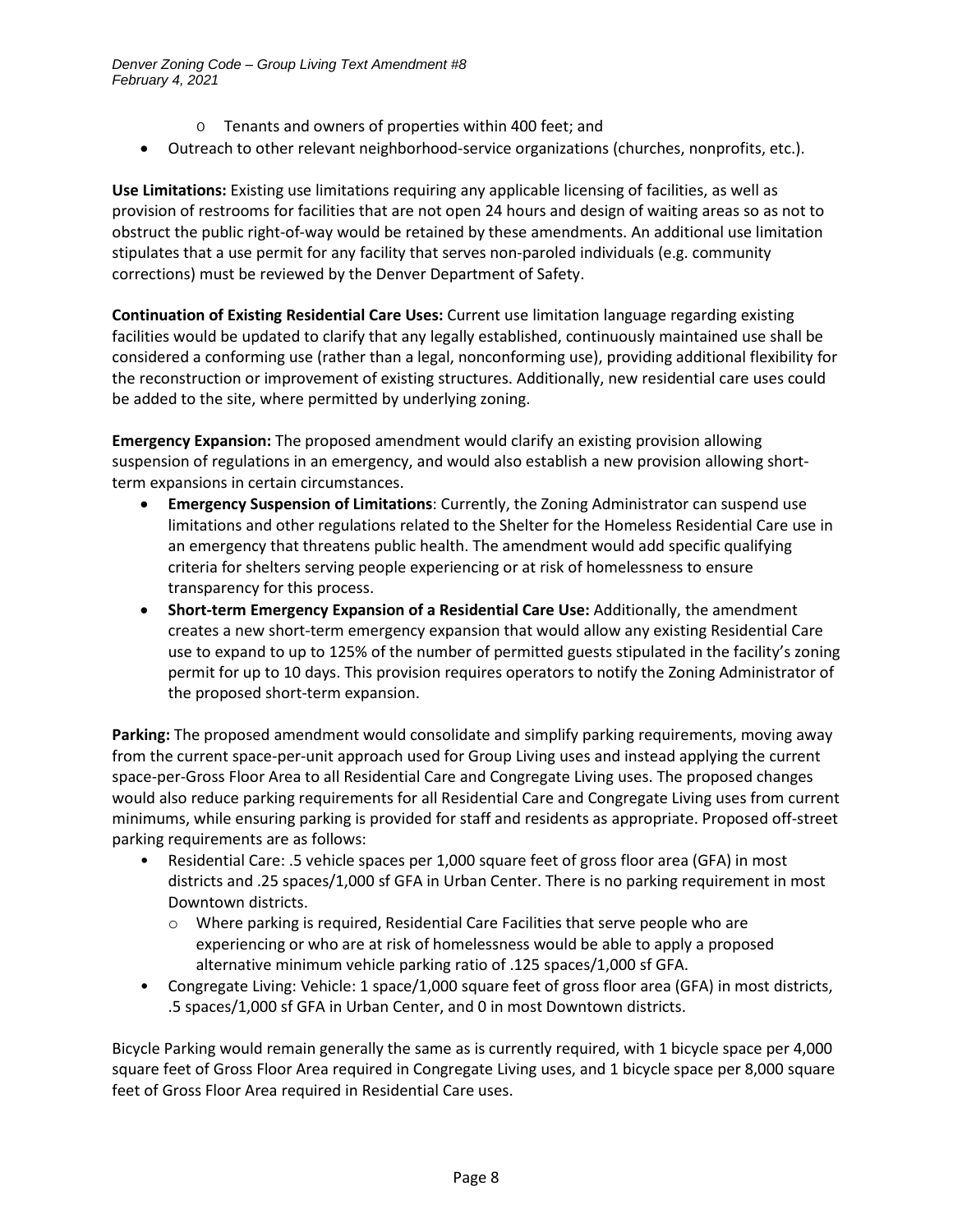# Public Process

Below is a summary of the public process for the proposed Group Living Text Amendment:

| March 2018 - May 2020                         | 36 Group Living Advisory Committee meetings to define<br>problem, identify and refine possible solutions. All meetings<br>open to the public. Additional details and meeting<br>summaries can be reviewed at<br>www.denvergov.org/groupliving.                                                                                                                                                                                                                                                                  |  |  |
|-----------------------------------------------|-----------------------------------------------------------------------------------------------------------------------------------------------------------------------------------------------------------------------------------------------------------------------------------------------------------------------------------------------------------------------------------------------------------------------------------------------------------------------------------------------------------------|--|--|
| March 2018 - present (ongoing)                | 60 public meetings and presentations to Registered<br>Neighborhood Organizations, Inter-Neighborhood<br>Cooperation (INC) and other community groups                                                                                                                                                                                                                                                                                                                                                            |  |  |
| August 14, 2018                               | Public open house held to review and discuss problem<br>statements and seek public input                                                                                                                                                                                                                                                                                                                                                                                                                        |  |  |
| February 29, 2020                             | Planning Board Informational Item                                                                                                                                                                                                                                                                                                                                                                                                                                                                               |  |  |
| February 11, 22, and 26, and March 4,<br>2020 | Four public open houses in locations around the city to<br>present proposed amendments, answer questions, and<br>receive feedback                                                                                                                                                                                                                                                                                                                                                                               |  |  |
| July 29, 2020                                 | Planning Board informational item                                                                                                                                                                                                                                                                                                                                                                                                                                                                               |  |  |
| August 3, 2020                                | CPD written notice of the Planning Board public hearing sent<br>to all members of City Council and registered neighborhood<br>organizations                                                                                                                                                                                                                                                                                                                                                                     |  |  |
| August 19, 2020                               | Planning Board public hearing: Unanimous recommendation<br>of Approval with recommended conditions:<br>That CPD study and report back annually on key<br>indicators "that may reveal unintended impacts,<br>particular in areas vulnerable to displacement"<br>That a Community Information Meeting be required<br>$\bullet$<br>for a community corrections use in single-unit, two-<br>unit and row house zone districts. (note: this is no<br>longer applicable, see December 2020 proposal<br>updates below) |  |  |
| September-December 2020                       | Land Use, Transportation and Infrastructure Committee: The<br>LUTI committee considered key topics related to these<br>amendments over the course of 5 meetings, as detailed<br>below.                                                                                                                                                                                                                                                                                                                          |  |  |
| September 1, 2020                             | Introduction and overview                                                                                                                                                                                                                                                                                                                                                                                                                                                                                       |  |  |
| October 6, 2020                               | <b>Household Regulations</b>                                                                                                                                                                                                                                                                                                                                                                                                                                                                                    |  |  |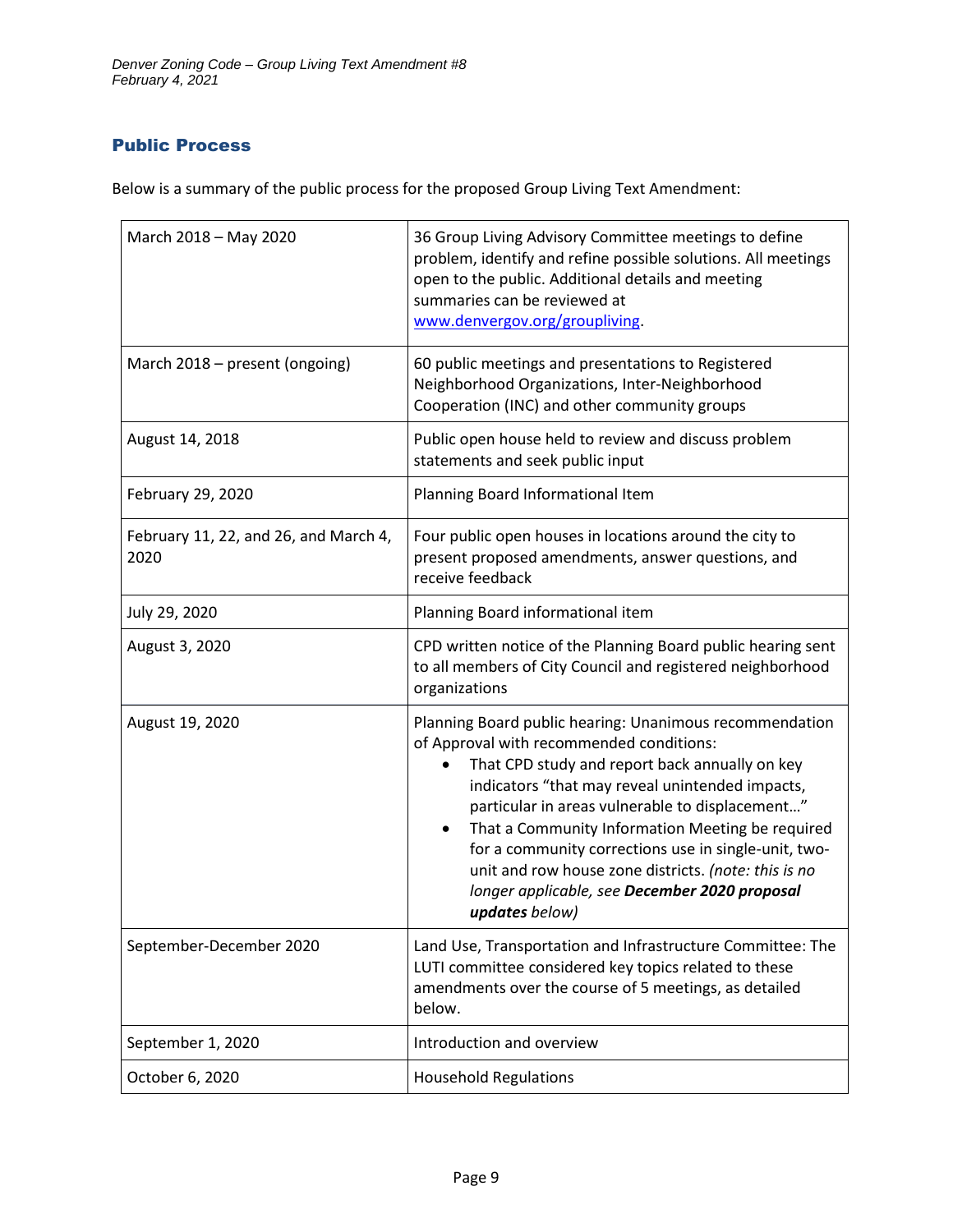| November 10, 2020 | <b>Residential Care, Community Corrections</b>           |  |
|-------------------|----------------------------------------------------------|--|
| November 17, 2020 | Former Chapter 59, post-adoption monitoring, enforcement |  |
| December 1, 2020  | Review of proposed revisions                             |  |
| December 22, 2020 | Final LUTI Committee action                              |  |
| January 11, 2021  | <b>City Council First Reading</b>                        |  |
| February 8, 2021  | <b>City Council Public Hearing</b>                       |  |

#### **Public Process Details and Community Input:**

### **Group Living Advisory Committee**

The group living advisory committee worked with staff for more than two years to evaluate existing regulations and provide insight into community needs, the evolution of those needs, how the code works today and potential improvements. The objective was to reach a broad range of perspectives and lived experiences in order to help develop forward-thinking and fair zoning codes. The committee included 48 individuals who represented a cross-section of community members, registered neighborhood organization (RNO) representatives, group-living service providers and clients, elected officials, design professionals and other stakeholders. In addition to their meetings, the committee conducted five site visits to community corrections facilities, shelters and other relevant group living sites, and held several subcommittee meetings at these sites. Committee members (listed on the project website) considered and offered their perspectives on staff recommendations, which are based on research and best practices from peer cities. The committee was facilitated by a city-provided thirdparty facilitator who helped the committee achieve consensus or near-consensus with their recommendations to staff.

# **Open Houses and Other Outreach**

CPD actively engaged various stakeholder groups on this topic for more than two years. Five citywide community workshops were attended by more than 1,000 people. During and after a series of open houses in February and March of 2020, staff recorded nearly 700 individual comments and e-mails responding to the proposals. The feedback received during this period covered all aspects of the proposed amendments but focused on two key issues further detailed below: household size and larger residential care uses in neighborhoods. To date, the project team has presented at 59 public meetings and Registered Neighborhood Organization events.

The project team distributed 26 newsletters to promote group living public events and keep people updated as the project progressed. This included 18 newsletters where the only topic discussed was group living (circulation of ~1,200 people) and 8 more general CPD newsletters where a group living update was included (circulation of ~5,900 people). Each announcement was sent to each council office, and councilmembers were provided with email and social media content to share in their districts.

Staff also leveraged traditional media to help spread the word that this work has been ongoing. The group living project has been covered roughly a dozen times by outlets including Westword, Washington Park Profile, Denverite, Life on Capitol Hill, Colorado Politics, Denver Post, Fox31, and 9News.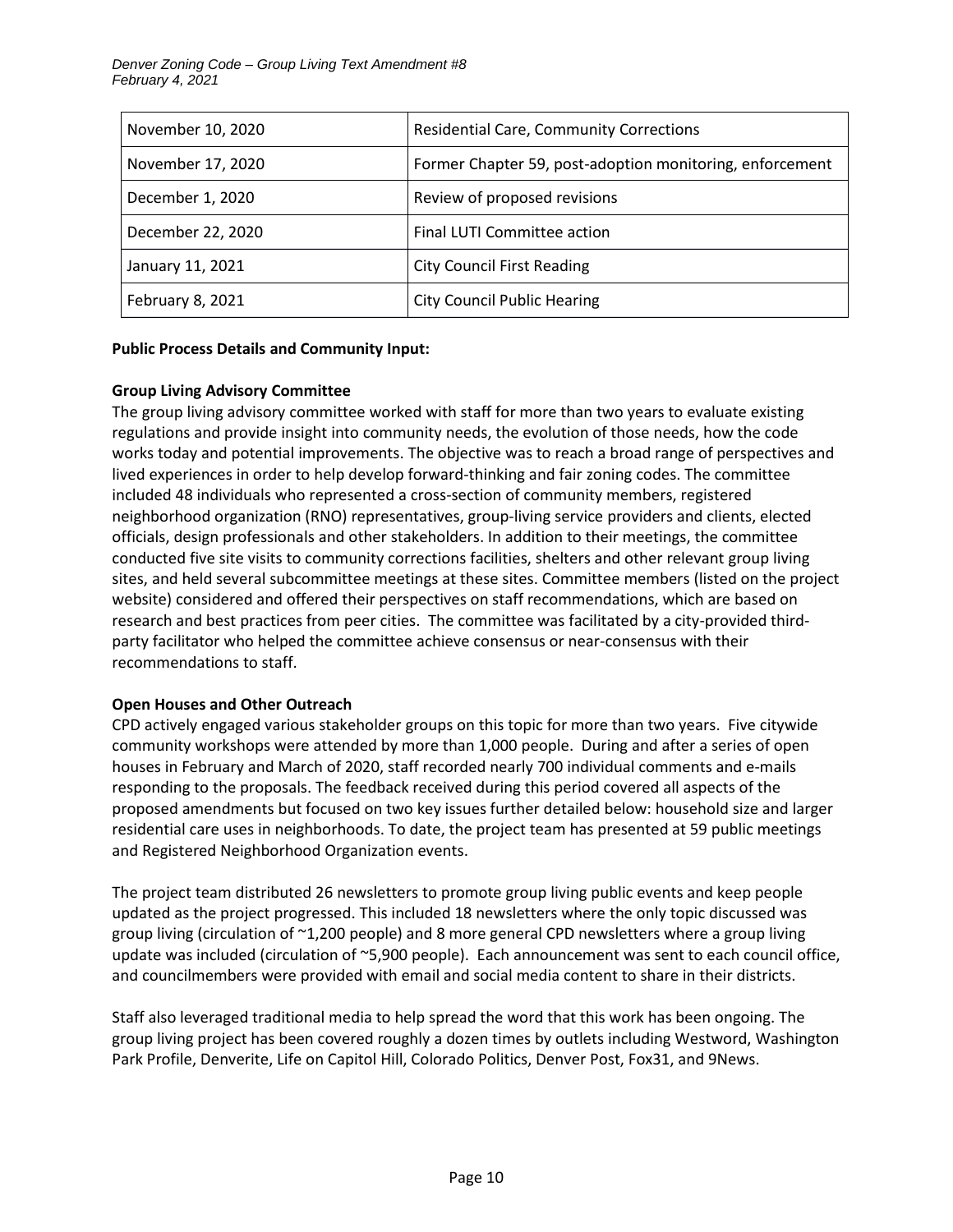**Written comments:** Written comments on the draft amendment during both the Planning Board and the LUTI phase have been archived on the project website. Comments provided after the August Planning Board hearing are included with this staff report.

**Comments on original proposals and May 2020 proposal updates:** Staff received nearly 700 e-mails and other input on the original proposals set forth in early 2020. While some commenters indicated their support, the majority of these comments indicated concerns about perceived overcrowding of households, parking and larger Residential Care uses in neighborhoods. With input from the Group Living Advisory Committee, staff made updates to the proposed text amendment in response to these comments. A log of comments received through April (prior to the May GLAC meeting) can be viewed at the project website, along with a summary of what we heard in that feedback. Those changes, which were reflected in a Planning Board Draft published in August, included:

- A reduction in the "base" number of unrelated adults that would be permitted to live in any home from the original proposal of 8 to 5.
- A proposed new off-street parking requirement for single-unit households of 6 or more adults.
- A proposed minimum lot size of 12,000 square feet for Type 2 Residential Care uses in Single-Unit, Two-Unit and Row House zone districts.

**Public comments submitted to the Planning Board and City Council:** Since the release of the first draft of the amendments in July, staff has received thousands of written comments about the proposed amendments. All comments have been archived on the project website, and comments provided since the Planning Board hearing have been provided to City Council with this staff report. The majority of comments received have indicated concern with some aspect of the proposed amendments or opposition in general to changing the Zoning Code's current residential regulations. Others indicated support for these updates to the code. In ongoing efforts to address concerns raised by residents and City Council members during the LUTI discussions, staff proposed additional revisions, which are detailed in **December 2020 Proposal Updates**, below, and are reflected in the City Council Draft.

**Support for proposed changes:** The following registered neighborhood organizations (RNOs) have indicated support for these text amendments:

- Baker Historic Neighborhood Association
- Capitol Hill United Neighbors
- Chaffee Park Neighborhood Association
- Fax Partnership
- Curtis Park RNO
- Clayton United RNO

Other organizations that have indicated support for this text amendment include:

- All In Denver
- Colorado Center on Law and Policy
- Colorado Cross-Disability Coalition
- Colorado Village Collaborative
- Denver Classroom Teachers Association
- Denver Metro Fair Housing Center
- Delores Project
- East Colfax Community Collective
- Enterprise Community Partners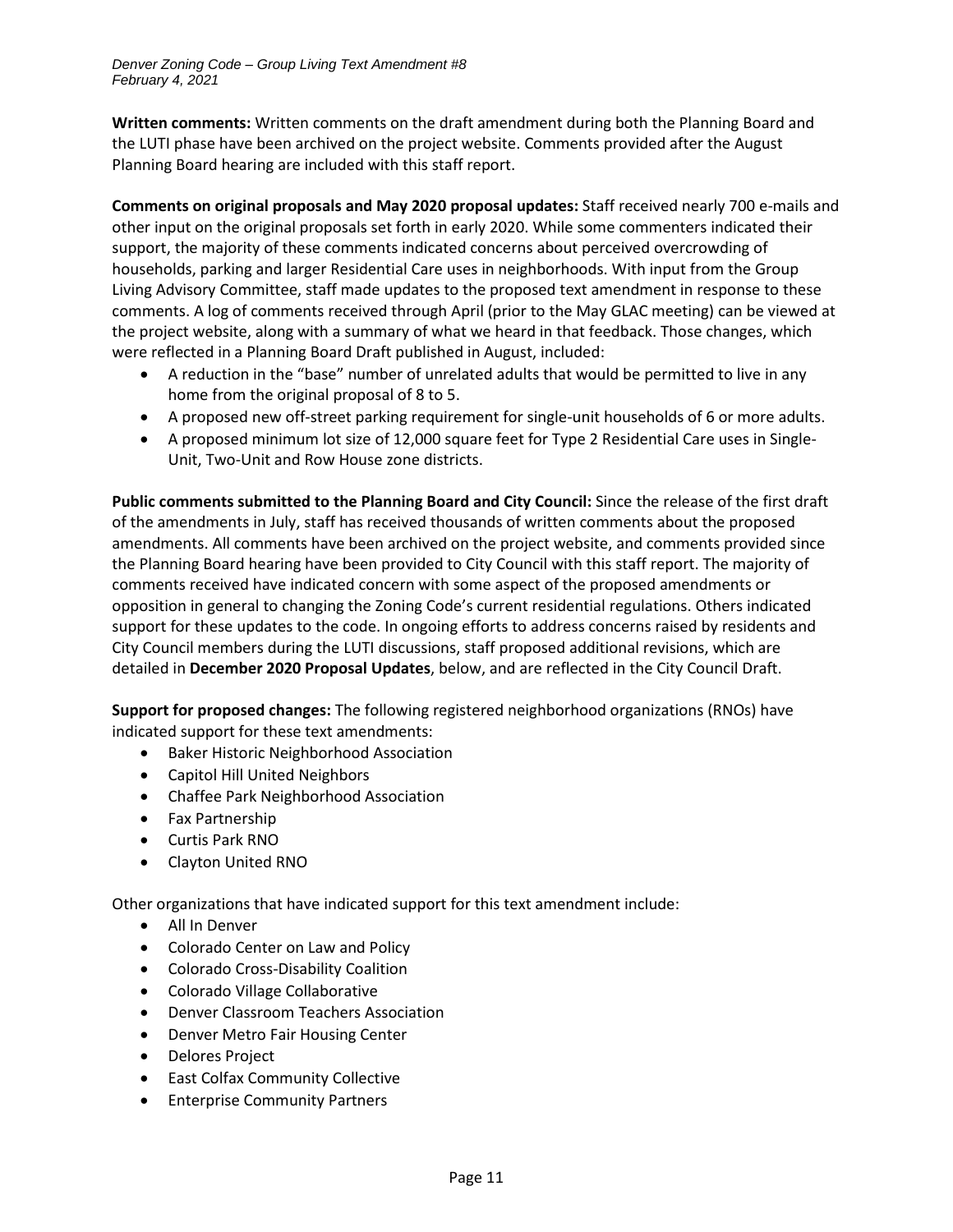- Interfaith Alliance of Colorado
- LiveWork Denver
- Mothers Advocate for Affordable Housing (MAAH)
- Queen City Cooperative
- Rodfei Tzedek, the social justice team of Congregation Rodef Shalom
- United for a New Economy
- Urban Land Conservancy
- YIMBY (Yes In My Backyard) Denver

Stakeholders who indicated support for the proposals cited:

- **Social Justice:** Many commenters said these proposed changes would help address past injustice caused by exclusionary zoning practices, such as preventing unrelated people from living together in neighborhoods or relegating shelters, community corrections and similar uses to industrial zones and away from daily needs and services.
- **Affordability:** Many commenters noted the increasing need for housing flexibility, especially as families "double up" and people explore living with roommates to share housing costs in a city with a very high cost of living that has displaced lower-income residents.
- **Innovation:** some commenters noted that these updates would allow new models of living and residential services, including cooperative housing, emerging uses like tiny home villages and single-room occupancy and smaller-scale, more therapeutic residential care. Some commenters said the text amendment could enable new models of shelters, halfway houses and similar services where residents can access daily needs like jobs, shopping and transit, and the benefits of community.
- **Personal choice and property rights:** a number of commenters indicated surprise that the DZC had limits on how people live together, and said they supported changes that would allow property owners and residents more personal choice in housing.

**Concerns and opposition to proposed changes:** Multiple homeowners' associations and registered neighborhood organizations (RNOs) indicated in written comments that they did not support the text amendments. RNOs whose members voted to oppose these amendments include, but are not limited to, the following:

- Bear Valley Improvement Association
- Berkeley Regis United Neighborhoods
- Cherry Creek North Neighborhood Association
- City Park Friends and Neighbors
- Cranmer Park/Hilltop Civic Association
- Country Club Historic Neighborhood Inc.
- Inter-Neighborhood Cooperation
- Lowry United Neighbors
- Montbello 2020 RNO
- Seven Springs Neighborhood Registered Neighborhood Organization
- South Hilltop Neighborhood Association
- Southmoor Park East RNO
- Virginia Village/Ellis Community Association
- West Washington Park Neighborhood Association
- Winston Downs Community Association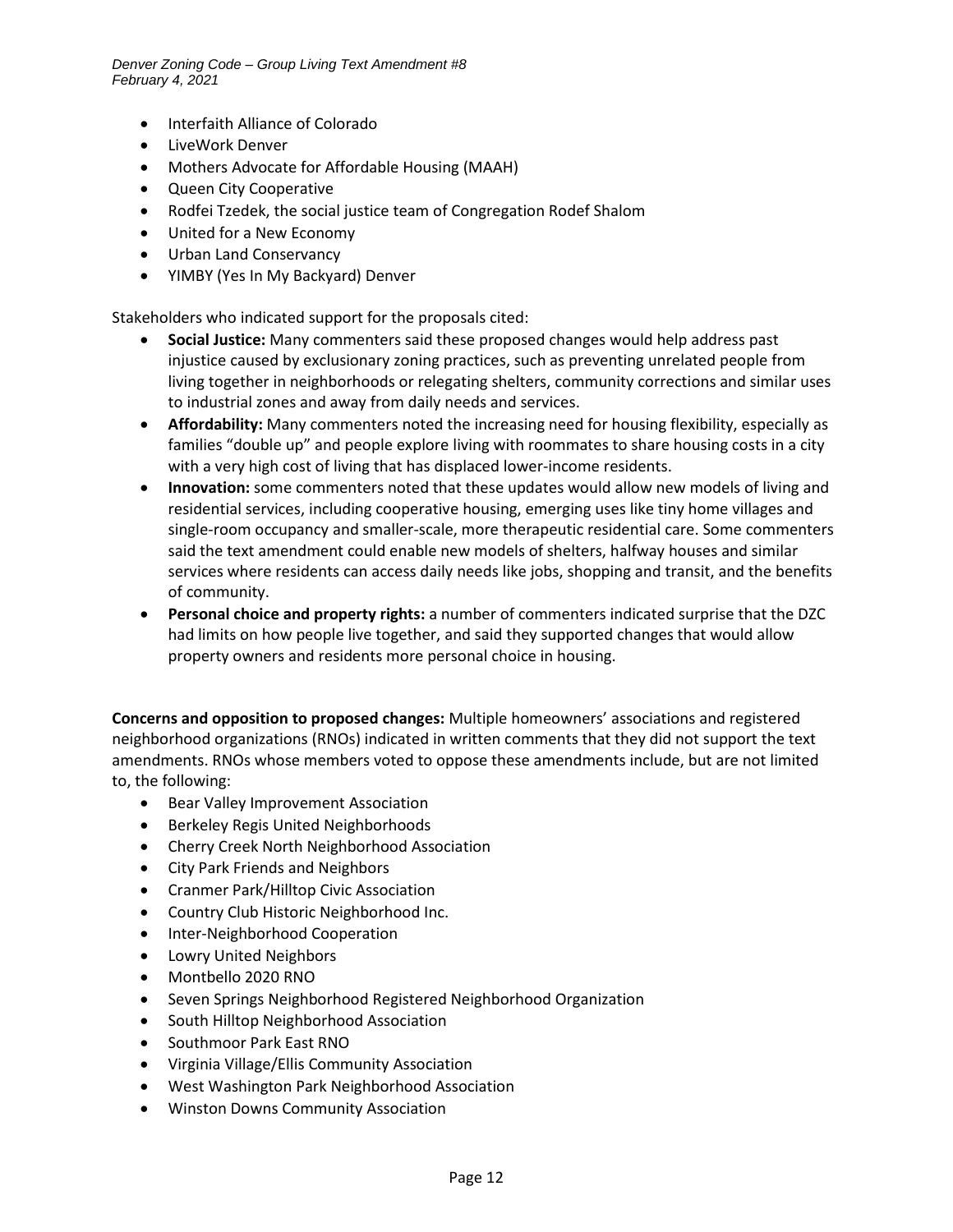*Note: see comment records for all written input from neighborhood groups.*

Comments received highlighted several key issues, including:

- **Household size:** Some commenters highlighted possible worst-case-scenarios of many adults living in households, lack of availability of on-street parking and failure to maintain properties as possible outcomes of allowing more unrelated people to live together. Multiple stakeholders have suggested a cap on the number of adults in a household, regardless of relationship, and not allowing more unrelated adults in larger houses as was originally proposed.
	- o *Staff response: The proposed text amendments have been revised to establish a maximum cap on the number of adults in houses where not all residents are related. See December 2020 Proposal Updates, below.*
- **Community Corrections uses in neighborhoods:** Some commenters said they were concerned that allowing Community Corrections uses in neighborhoods would jeopardize safety and impact property values.
	- o *Staff response: While most residential care uses are already permitted in low-intensity residential districts, community corrections uses are currently only permitted in industrial and Downtown zone districts, and are subject to buffer requirements from schools and residential zone districts. These proposed changes as originally presented to LUTI would make it possible for an operator who meets all city, state and federal requirements for community corrections uses serving non-paroled individuals to establish such a use in a neighborhood. This proposed change is consistent with the project's overarching theme of expanding available sites for much-needed residential care facilities for Denver's most vulnerable residents where they will have access to daily necessities and community. However, during the discussion at LUTI, it has become clear that there is not support for allowing these facilities directly in neighborhoods. The proposed text amendment has been revised to prohibit residential care uses serving non-paroled individuals in Single-Unit, Two-Unit and some Row House zone districts. See December 2020 Proposal Updates, below.*

**Shelter uses in neighborhoods:** Some stakeholders have interpreted these proposed amendments to mean that shelters (currently referred to in the Zoning Code as 'Shelters for the Homeless") would be permitted in neighborhoods that they are not allowed in now.

o *Staff response: this is not accurate. The Zoning Code currently allows shelters operated by a religious assembly use (a church), a "government entity" or a "nonprofit corporation" in all zone districts that permit residential uses. Shelters operated under these provisions are limited to 100 guests (except churches, which do not have a limit) or any number of guests for no more than 120 days per year (effectively, a seasonal shelter). Larger shelters (currently regulated as "Shelters for the Homeless as a Permanent Primary Use) are only allowed in higher intensity zone districts. These proposed amendments would retain these provisions with a few small changes (e.g. expanding the number of days for a seasonal shelter from 120 to 130 so that a network of three providers could provide shelter all year). While it is unlikely that an operator would use a house structure as a shelter, other similar residential care uses, such as transitional housing, serve similar populations in houses and this would remain an allowable use. These amendments would generally preserve existing allowances for shelter uses, reserving only the higher-intensity zone districts for larger facilities, retaining and updating spacing and density requirements, etc. They will, however, provide for some new flexibility for shelter operators, including:*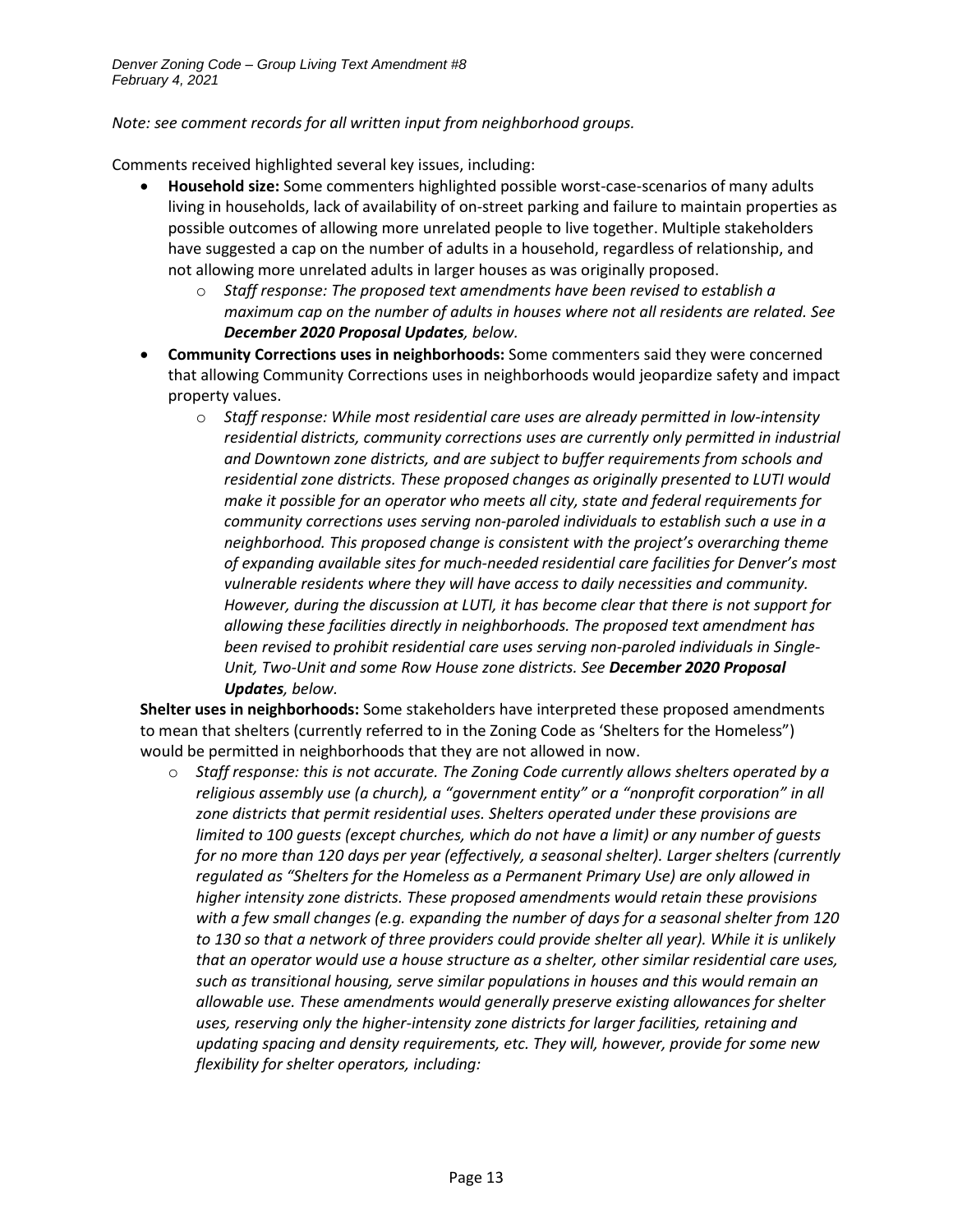- ➢ *Allowing existing facilities that were legally established but are now nonconforming due to zoning changes to expand and upgrade structures for efficiency or ADA compliance.*
- ➢ *Clearer criteria for emergency expansion of shelter capacity, and a new provision for short term expansion in certain situations like freezing overnight temperatures or a pandemic.*
- ➢ *Allowing different residential use types on a single zone lot so that providers can offer a continuum of housing options.*
- ➢ *Reducing some barriers to establishing a more equitably distributed network of shelters around the city.*
- **"Overconcentration" of the smallest (Type 1) Residential Care Facilities in neighborhoods:** The DZC currently does not require spacing between Small Residential Care facilities serving 8 or fewer residents. Throughout the project, some stakeholders have requested a minimum spacing requirement to address concerns that a residential care operator could acquire multiple homes on a block and use them for smaller facilities.
	- o *Staff response: An overarching goal of the project is to enable equitable distribution of residential care facilities around the city, and to encourage the establishment of smaller, less institutional residential environments for addiction treatment, transitional housing and similar uses. However, staff agrees that concentration of any type of facility in one area can have unintended consequences for all residents, including guests of residential care facilities. The proposed text amendment has been revised to include a use limitation that limits the density of Type 1 residential care uses in Single-Unit, Two-Unit and Row-House zone districts. See December 2020 Proposal Updates, below.*
- **Larger Residential Care uses in lower-intensity zone districts:** Residential Care uses serving 9 or more people are currently limited to a maximum of 20 guests in low-intensity residential zone districts (SU, TU, RH), and only permitted in buildings built prior to 1993. The text amendment would allow residential care uses serving up to 40 guests in those districts, however they would be limited by building form and minimum lot-size requirements. Some stakeholders have suggested only Type 1 facilities, serving up to 10 guests, should be permitted in the lowestintensity zone districts, or that larger facilities should only be permitted on parcels previously in use for a Civic or Public use like a school or church.
	- o *Staff response: The proposed text amendment has been revised to limit Type 2 residential care facilities to parcels previously used for a Civic, Public or Institutional use, and cap maximum facility size at 20 guests in Single-Unit, Two-Unit and Row House zone districts. See December 2020 Proposal Updates, below.*
- **Impact on property value:** Some community stakeholders have suggested that allowing more unrelated people to live together as a single household would encourage investors to "buy up houses and rent them out," displacing lower-income existing residents. Additionally, concerns have been raised that allowing residential care uses in neighborhoods could lower property values.
	- o *Staff response: Both issues are speculative and difficult to analyze. Data and anecdotal evidence from peer cities where more unrelated people are permitted to live together suggests that housing tenure and average household size are generally similar to Denver. Additionally, national and worldwide academic studies suggest that shelters, halfway houses and similar uses are less impactful on property values than perceived, and that uses like grocery stores can be more directly connected to property value. Importantly, the text amendment does not enable rent-by-the-room configurations in*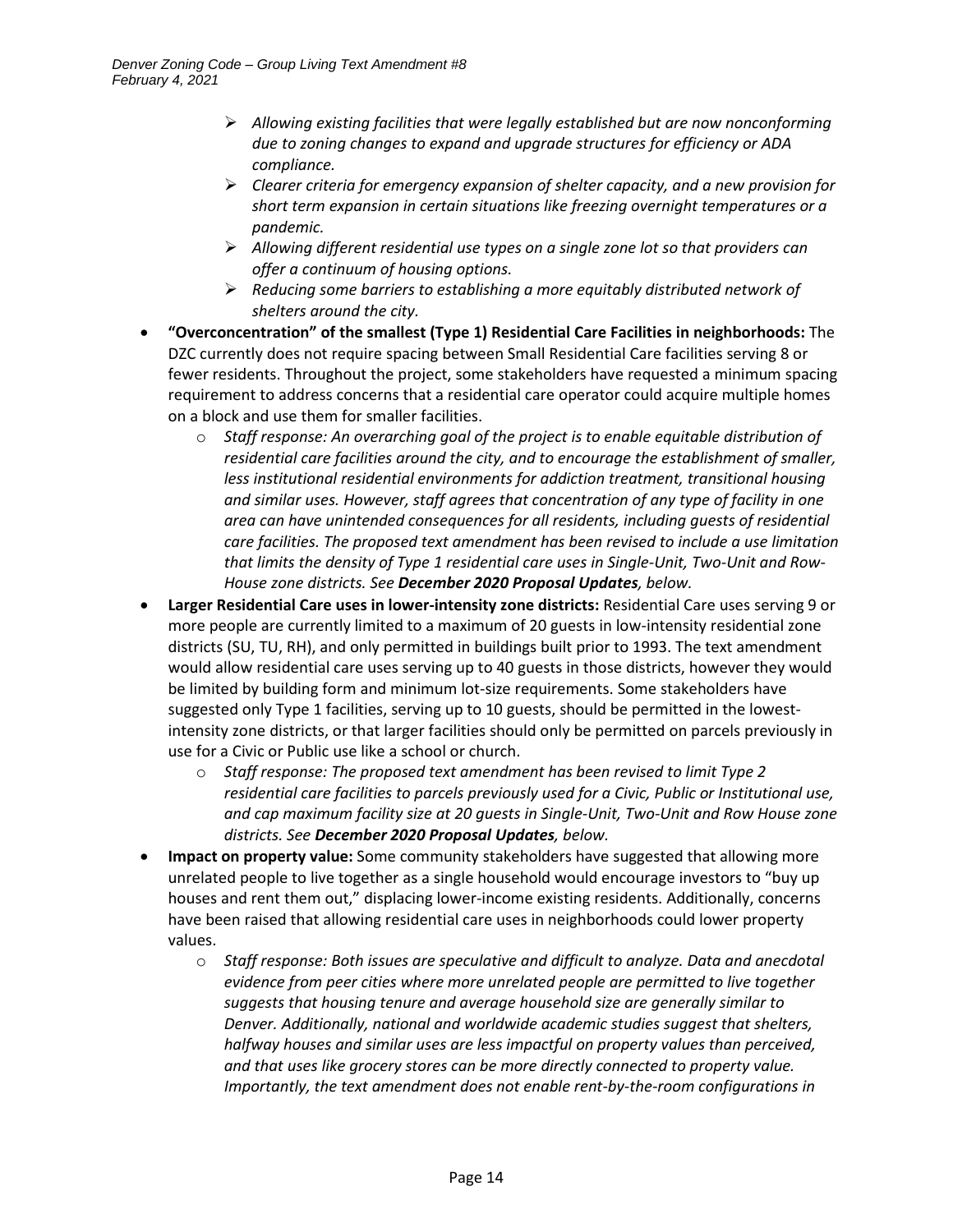*households. These will still only be allowed as congregate living uses in zone districts where multi-unit dwellings are allowed.*

- **Advisory committee:** Concerns were expressed that the Group Living Advisory Committee favored residential care providers and other stakeholders over neighborhoods.
	- o *Staff response: As described above, the GLAC included volunteers who participated based on their occupational or lived experience and represented diverse viewpoints, including more than ten RNO representatives. GLAC made most recommendations by consensus.*
- **Project process:** Some concerns request extension of the process to allow more time for discussion.
	- o *Staff response: The public process is documented above. The issues being addressed by this project have become even more urgent in the wake of the pandemic, job losses that are leading to a wave of evictions, the forthcoming loss of our existing community corrections resources, and our country's long-overdue awakening to issues of equity. In June, Governor Polis reiterated how the pandemic has exacerbated these needs and encouraged local governments to suspend or eliminate restrictions on group homes, boarding houses and the number of unrelated people who can live in a single household to improve our collective ability to ensure housing is legally available to those in need. While these group living proposals do not go this far, they will come at a time when housing is a critical need for our most vulnerable residents.*
- **Project Scope:** Some stakeholders have questioned why the project is tackling all residential use types at once, rather than address them individually, citing concerns that the scope of the project is too large for residents to consider and understand, or that the residential uses are not related
	- o *Staff response: These uses are interdependent. One of the key goals of the group living project is to address what makes the current system of rules so confusing and unworkable for both providers and residents. To achieve this, the best approach is a holistic one. Some elements of the Denver Zoning Code's current group living regulations date back decades, while others have been updated individually and incrementally over time. What we have now is a complicated interrelated system that can be difficult to navigate for providers and unpredictable and frustrating for residents. "Unbundling" the rules won't necessarily result in a simpler system because addressing individual issues has been part of how we got here. Standardizing rules and permits, creating predictability for providers and neighbors, and addressing types of services equitably all of these goals are best served by a holistic approach. By looking at group living uses, intent, and outcomes all at once, we can create better policy that's easier to understand and manage and works better for all stakeholders.*

**December 2020 Proposal Updates:** in response to some of the concerns raised by community members and requests from City Council members made during the LUTI process, several revisions were made to the amendments for the LUTI Draft (attached). The detailed descriptions of the amendments (Proposed Changes to Household Regulations, Proposed Changes to Residential Care Regulations, above) reflect the following revisions developed during the LUTI process:

• **Household Regulations:** Omit proposed provisions that would have allowed more people in larger dwelling units; establish a maximum number of adults who can live in a home where all adults are not related. Households (in all dwelling units) would be allowed to have any number of adults if all residents are related (as is allowed now), or up to a maximum of 5 adults in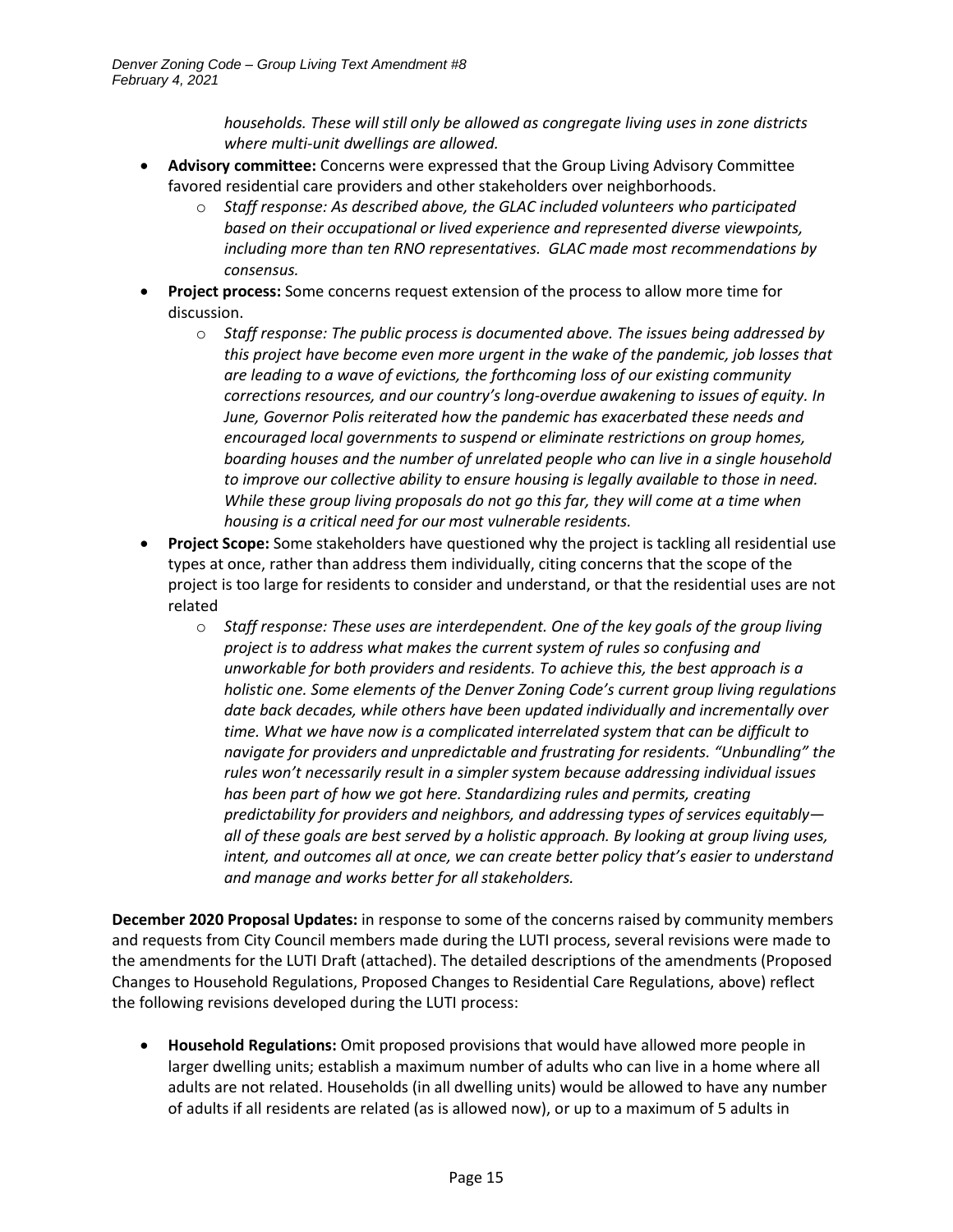households that consist of unrelated people or a mixture of related and unrelated adults. There would not be an allowance for more people in larger homes with more square footage except where an adjustment must be granted under the Federal Fair Housing Act.

- o *Staff Notes: this would expand flexibility for larger households of unrelated people – enforcement data suggests that the majority of households where cases are opened have 4 or 5 adult residents. This means that households where a group of unrelated adults, or two families, or some other combination, to a maximum of 5 adults could choose to live together and share housing costs and household activities – common living arrangements in cities around the U.S. and world. It would bring Denver's regulations in line with most Front Range cities and many peer cities, such as Phoenix, Oklahoma City and Albuquerque. It would not allow for more unrelated adults in larger dwelling units. Some stakeholders have advocated for allowing larger cooperative homes, as would have been permitted by the amendments as recommended by the Planning Board, which had a provision for more adults (1 per 200 square feet of floor area) in houses larger than Denver's median house structure size of 1,600 square feet. There was not support for this approach at LUTI. Staff will explore ways to allow for the ongoing operation of existing cooperatives and other large households that have more than 5 unrelated adults, consistent with a key goal of ensuring people can keep existing, stable housing. If adopted, staff will monitor the outcomes of these amendments and may revisit allowing larger households in some way in the future.*
- **Community Corrections in Residential Care uses:** Prohibit Community Corrections in Single Unit (SU), Two-Unit (TU) and Row House 2.5 (RH-2.5) zone districts.
	- o *Staff notes: this revision is an update on the approach originally proposed by CPD and recommended by Planning Board, which would have allowed community corrections uses in any zone district, consistent with a project goal of treating all residential care uses equitably. It would still reflect an expansion from approximately 3,200 acres (or about 1,200 parcels) to 19,000 acres (or about 15,000 parcels) around the city, including those located along corridors where guests would have access to daily needs, transit, etc.*
- **Type 1 Residential Care Regulations:** For "Type 1" facilities (10 or fewer guests), add a requirement to limit the density of facilities allowed in an area
	- o *Staff notes: this provision (similar to what was already proposed for larger residential care uses) will allow the smallest facilities to exist in residential areas (as is currently the case) but would, over time, prevent the overconcentration of these facilities in any one neighborhood.*
- **Type 2 Residential Care Regulations:** For "Type 2" facilities (11-40 guests on lots larger than 12,000 sq. ft.)
	- Permit these uses only on parcels previously in use for a residential care use, or a civic, public or institutional use, such as unused churches, schools, and government buildings (i.e., not in a house)
	- Limit maximum size to 20 guests in Single-unit, Two-unit and Row House zone districts
	- o *Staff notes: This change would re-establish an existing cap on the number of people permitted to be served in residential care uses in the city's lowest-intensity residential zone districts. However, it would replace a current outdated provision*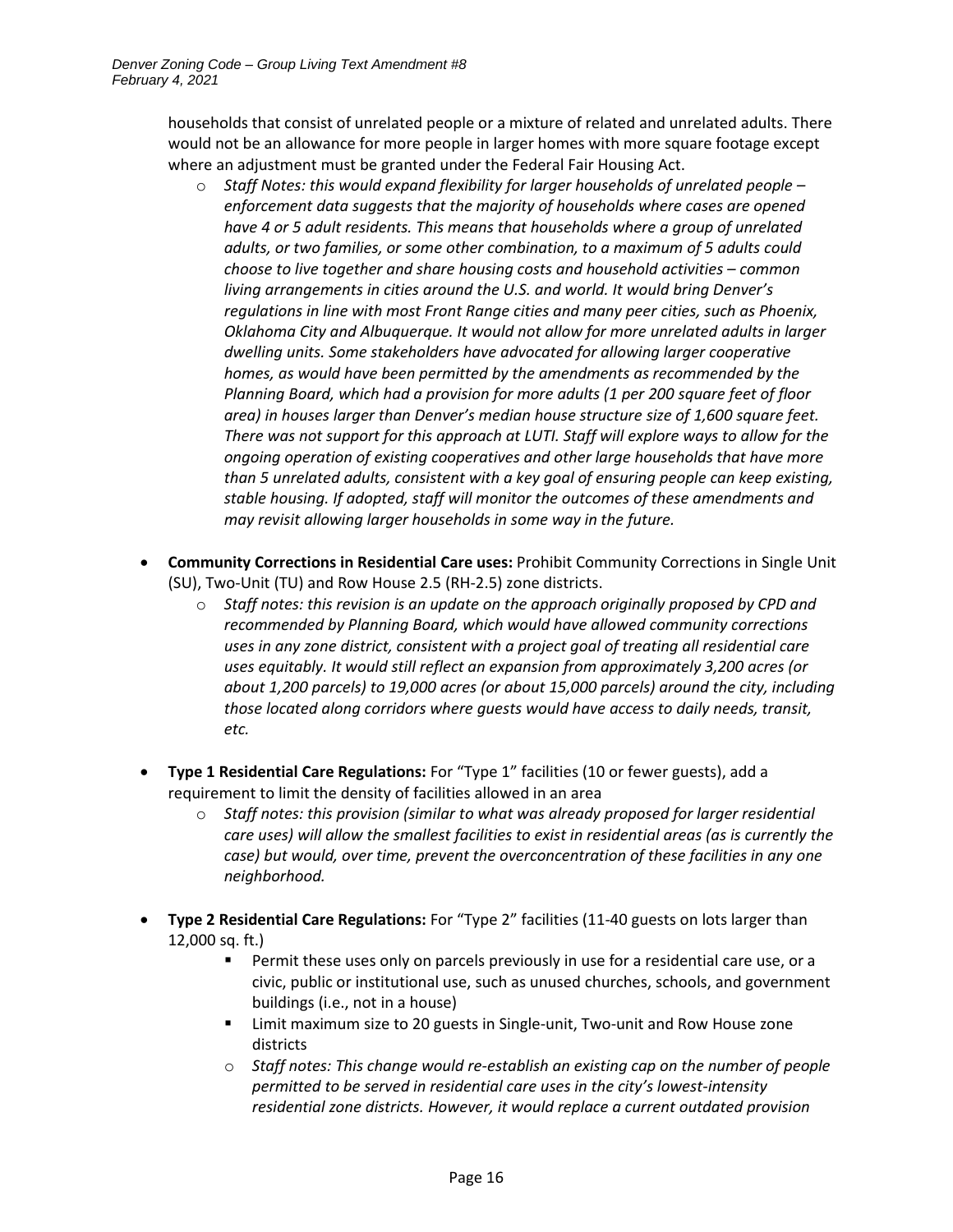*that such facilities be in a structure built before May 1993 with more flexible provisions allowing reuse of properties in these zone districts that have previously served residential care or non-residential uses.*

# Review Criteria and CPD Staff Evaluation

The criteria for review of a proposed text amendment are found in Section 12.4.11.4 of the DZC. CPD analyzed the proposed text amendment for compliance with the review criteria stated below and finds that the proposed text amendment satisfies each of the review criteria:

# **1. Consistency With Adopted Plans**

The proposed Group Living Text Amendment is consistent with the following adopted plans, strategies and policies:

- *Comprehensive Plan 2040* (2019)
- *Blueprint Denver* (2019)
- *Housing an Inclusive Denver* (2018)

### **Denver Comprehensive Plan 2040**

The proposed text amendment is consistent with many of the adopted *Denver Comprehensive Plan 2040* strategies, which are organized by vision element.

The proposed text amendment would increase flexibility for all types of housing, including conventional dwelling units, shelters, halfway houses and assisted living facilities. It will allow more people to choose how they want to live together in households – enabling multi-generational housing, cooperative housing, living with roommates and sharing housing with other families. The amendment will remove zoning obstacles to the establishment or expansion of much-needed residential care and congregate living uses, and move the city away from exclusionary zoning practices of the past. It would also make new land available for the establishment of facilities that are currently highly restricted, such as shelters and community corrections facilities. Additionally, it will improve opportunities for public engagement and understanding by requiring a community information meeting prior to a zoning application submittal that will ensure RNOs, council members, unregistered organizations, property owners, tenants and residents are informed about many proposed Residential Care uses. The proposed amendment is therefore consistent with the following strategies in the **Equitable, Affordable and Inclusive** vision element:

- Equitable, Affordable and Inclusive Goal 2, Strategy B to "Ensure city policies and regulations encourage every neighborhood to provide a complete range of housing options" (p. 28).
- Equitable, Affordable and Inclusive Goal 8, Strategy C to "Ensure that city regulations enable a range of flexible housing options to meet the needs of those experiencing or transitioning out of homelessness" (p. 30).
- Equitable, Affordable and Inclusive Goal 8, Strategy D to "Expand the supply of housing accessible to seniors and people with disabilities, including more housing choices for seniors to age in place" (p. 30).

The proposed text amendment would replace the current zoning permit with informational notice requirement for larger Residential Care uses with the new zoning permit with community information meeting requirement. This means that instead of the current practice of Community Planning and Development notifying only Registered Neighborhood Organizations and City Council members of a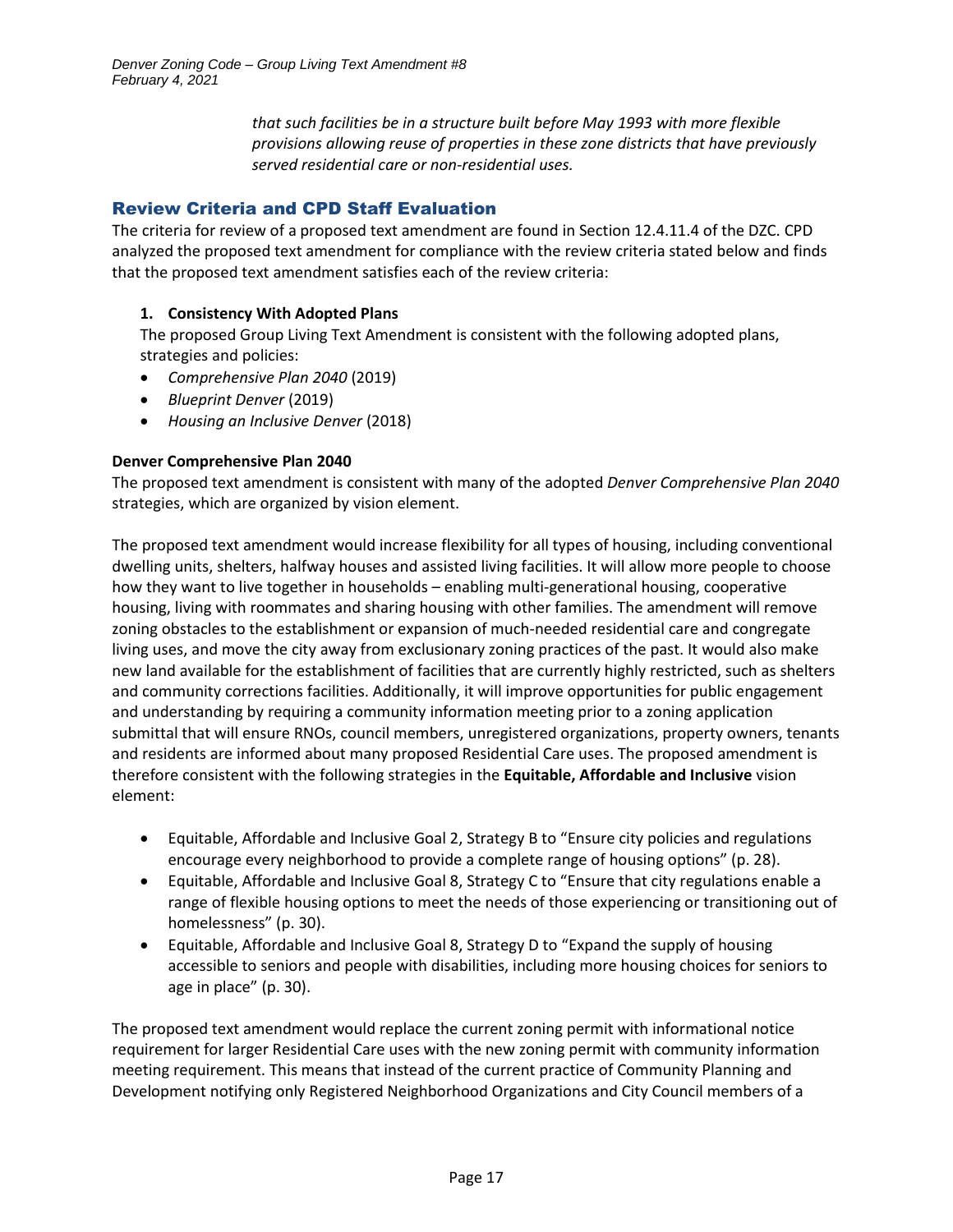proposed use, this process requires the applicant to set up a public meeting and provide notification not just to those recipients, but to immediate neighbors, including renters and businesses, by mail. Therefore, this amendment is consistent with the following strategies in the **Strong and Authentic Neighborhoods** vision element:

- Strong and Authentic Neighborhoods Goal 6, Strategy A to "Continue to strengthen trust and communication between the city and all neighborhoods." (p.14)
- Strong and Authentic Neighborhoods Goal 6, Strategy B to "Provide proactive communication and transparency about city policies, public safety, processes and plans." (p. 14)
- Strong and Authentic Neighborhoods Goal 6, Strategy C to "Improve the engagement and representation of all Denverites, including communities of color, in neighborhood groups and city processes" (p. 14)

# **Blueprint Denver (2019)**

The proposed text amendment is consistent with numerous policies in *Blueprint Denver* (2019) in three overarching categories.

# **Process**

The following *Blueprint Denver* policy provides guidance for the text amendment process:

- Land Use and Built Form: General, Policy 11: Implement plan recommendations through city-led legislative rezonings and text amendments. (p. 79)
	- $\circ$  Strategy C. Use a robust and inclusive community input process to inform city-led rezonings and zoning code text amendments.

Guided by the equity concepts set forth in Chapter 2 of Blueprint Denver, a robust and inclusive community input process informed this city-led package of text amendments, as detailed in "Public Process," above. The largest advisory committee ever convened for a Denver Zoning Code text amendment represented a wide cross-section of providers, residents, and guests. They considered a wide variety of perspectives and spent more than two years considering the problems and solutions while consulting with the constituencies they represent. Numerous other participation methods from in-person meetings to online consultations and appointments provided opportunities for community input. The text amendment process is consistent with this plan guidance.

# **Content**

The following *Blueprint Denver* policy provides guidance specific to the group living text amendment content:

- Land Use and Built Form: Housing, Policy 1: Revise city regulations to respond to the demands of Denver's unique and modern housing needs. (p. 82)
	- $\circ$  Strategy A. Update the zoning code to modernize permitted use categories related to group living and expand the allowance of flexible and affordable housing types.
	- $\circ$  Strategy B. Update the zoning code to provide a more inclusive definition of households. This should reflect the diverse needs of different types of household living arrangements, which may include increasing the number of unrelated people living together (such as co-housing living arrangements, which can provide an option to age in place) or other non-traditional families.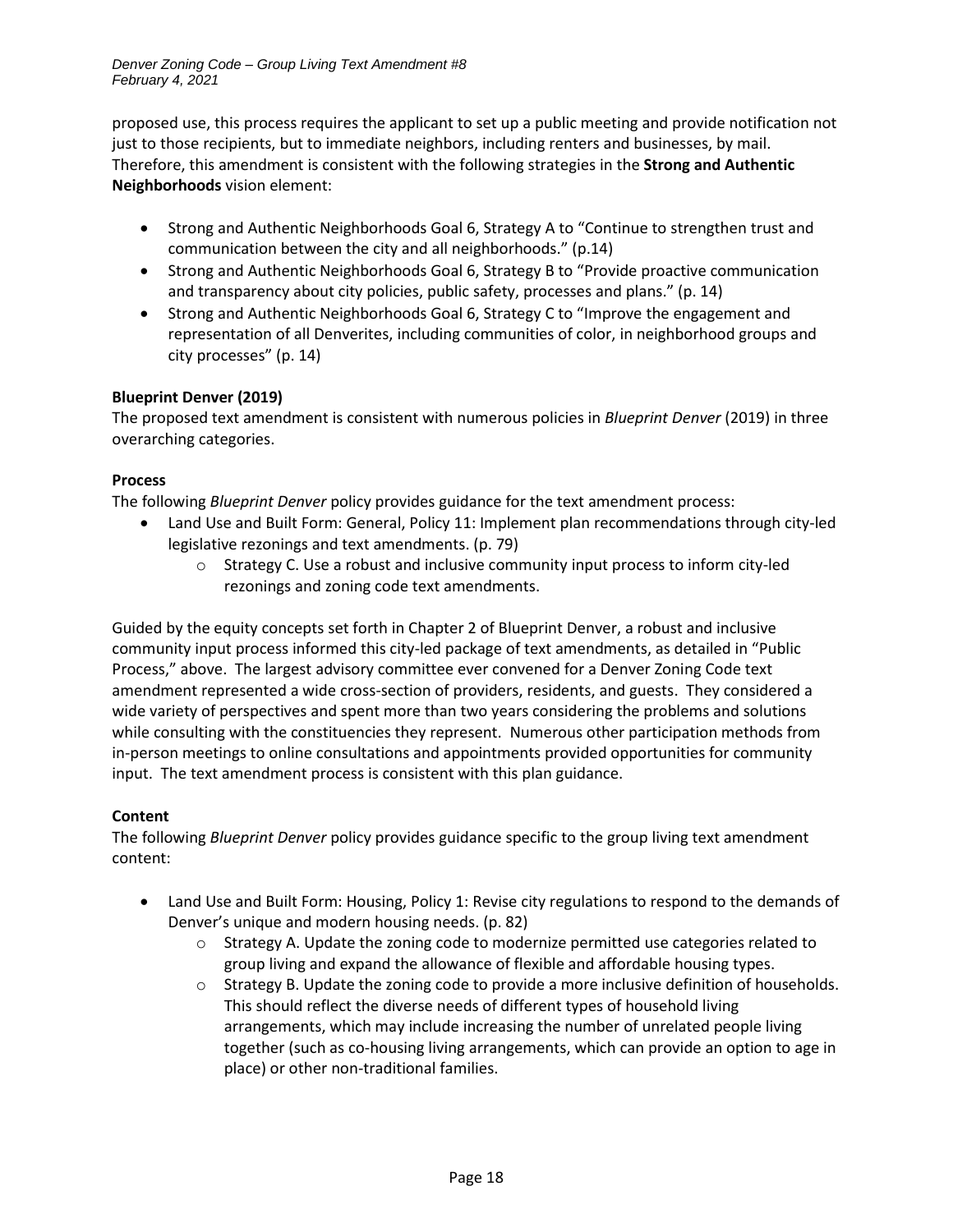$\circ$  Strategy C. Ensure city codes and land use regulations support modern and equitable approaches to housing options for people experiencing homelessness and people in need of supportive housing.

The proposed text amendment is consistent with *Blueprint Denver* because it provides clear, flexible regulations that will enable new flexibility in housing and residential care of all types. It will permit the equitable distribution of housing for Denver's most vulnerable residents, including those experiencing or at-risk of homelessness, in nearly all zone districts. By updating process requirements and consolidating multi-layered DZC use limitations and other regulations, the text amendment will result in a more predictable process for the city, applicants, and community members. In some cases it will require a community information meeting process prior to site development to inform the community about the proposed use. The text amendment implements all of the guidance of the cited *Blueprint Denver* strategies.

### **Blueprint Equity Concepts**

Blueprint Denver recommends that text amendments to the zoning code should be guided by the three equity concepts and maps in Chapter 2. The following analysis considers these proposed text amendments in light of those equity concepts:

- Improving Access to Opportunity: This text amendment is consistent with Blueprint Denver's vision for more equitable access to amenities and quality-of-life infrastructure throughout the city. By expanding the availability of sites for residential care and congregate living throughout the city, and allowing people more choice and flexibility in conventional housing, these amendments would enable a range of affordable housing options and enable providers to increase the range of affordable housing options so that people of all incomes can live where they have access to health care, food and other daily needs. In addition, this text amendment improves access to opportunity for the city's most vulnerable residents by reducing barriers to development of residential care uses and enabling providers to determine the optimal configuration of space for guests and offer a continuum of housing types in one location. Finally, by allowing people more choices in how they live together in conventional housing, residents will be able to live their lives without fear that their household is in violation of zoning regulations.
- Reducing Vulnerability to Displacement: This amendment would permit residential care and congregate living uses in more places, and provide additional flexibility for people to choose how they live together in households. This will reduce vulnerability to displacement by confirming that living with roommates, families sharing homes and cooperative houses are not in violation of the zoning code. Being able to double-up with another family to afford the cost of housing will help keep current residents in place. New definition language will specify that households are groups who have chosen to jointly occupy housing, and that "rent-by-the-room" uses are not permitted in single unit, two unit, and row house zone districts, thereby reducing the likelihood that families would be displaced to convert housing to rental sub-units. Finally, congregate living uses will allow for creative new and re-emerging housing types like singleroom occupancy, tiny home villages, co-living and other unconventional approaches, subject to existing building and safety regulations.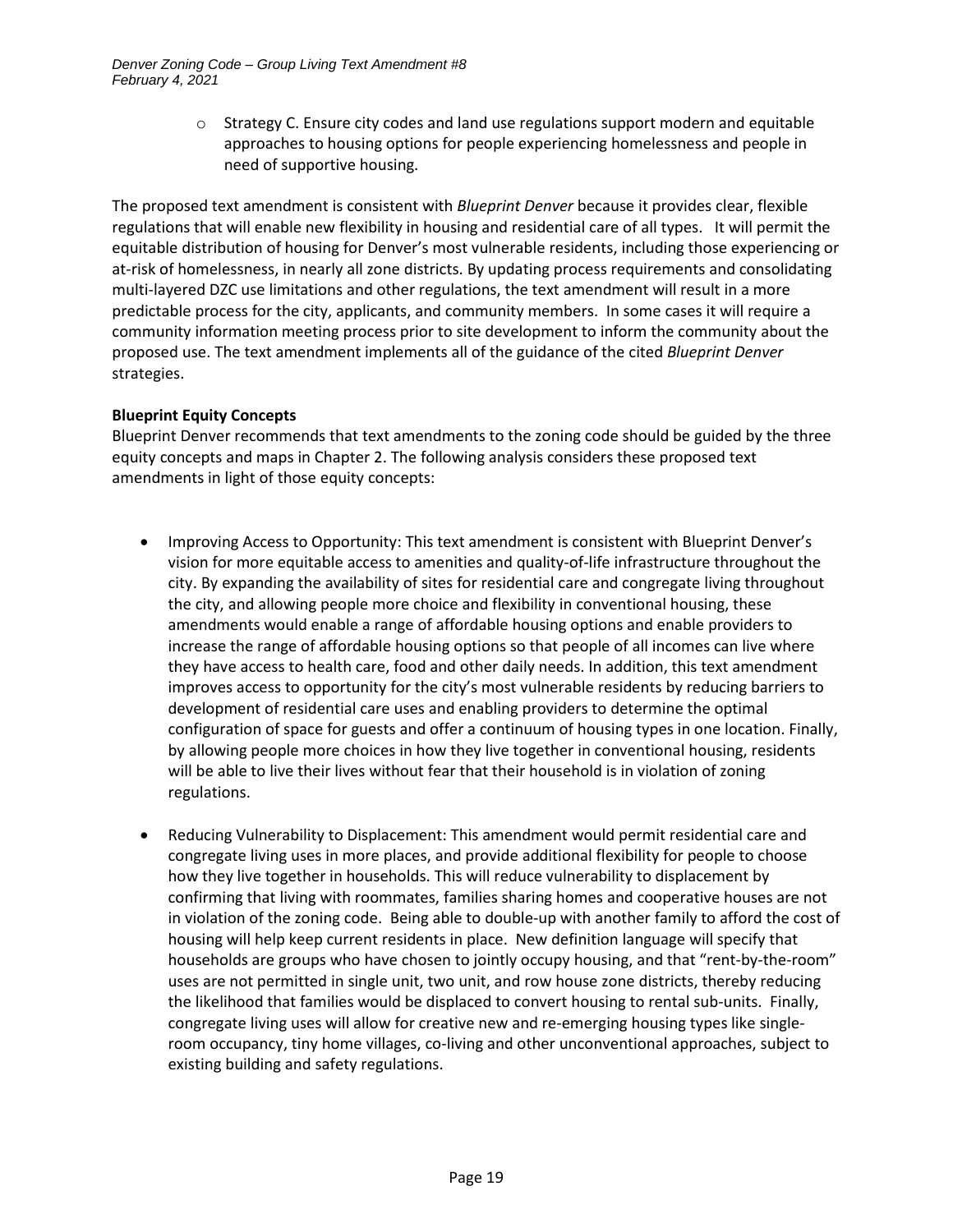• Expanding Housing and Jobs Diversity: By allowing new flexibility in all types of housing, this amendment creates housing choices that accommodate households of different ages, sizes, and incomes. By expanding the areas allowed for housing for various populations – including families, the elderly, and people with disabilities, more Denverites will be able to live in neighborhoods of their choice. This also advances Denver's goal to maintain and increase racial, ethnic, and socioeconomic diversity in Denver's neighborhoods. Increasing the ability to attain homeownership by sharing costs can help build wealth and improve economic mobility. Therefore this text amendment is highly consistent with Blueprint's recommendations for expanding housing diversity.

In sum, the text amendment is consistent with all applicable guidance in *Blueprint Denver*.

### **Housing an Inclusive Denver (2018)**

*Housing and Inclusive Denver* was not adopted as a supplement to the Denver Comprehensive Plan, but it was adopted by City Council and can be considered as relevant guidance for reviewing the group living project. The proposed text amendment is consistent with the following *Housing an Inclusive Denver* (2018) policies:

- Legislative and Regulatory Strategies: Recommendation 2: Expand and strengthen land use regulations for affordable and mixed-income housing. (p. 47)
- Housing for Residents Experiencing Homelessness: Recommendation 1: Expand investments in housing options for residents experiencing homelessness and integrate providers across the housing continuum. (p. 70)
- Affordable and Workforce Rental Housing: Recommendation 5: Promote development of new affordable, mixed-income and mixed-use rental housing. (p. 83)

The proposed text amendment is consistent with *Housing an Inclusive Denver* (2018) because it expands and strengthens land use regulations for affording housing by increasing the flexibility of regulations on housing of all types, and by expanding the areas of the city where new types of housing, residential care and congregate living can be established.

# **2. Public Health, Safety and Welfare**

The text amendment furthers the public health, safety, and welfare of Denver residents, land owners, businesses, and community members by implementing the city's adopted plans through regulations that address homelessness and affordable, flexible housing. The text amendment will result in a more predictable and transparent process for the city, applicants, and community members for the development of housing for the city's most vulnerable. The text amendment also promotes public welfare by enabling more affordable housing options for those individuals who are experiencing or at risk of homelessness, in recovery or transitioning back into community from a period of incarceration. The text amendment includes adequate mitigation for potential external effects including minimum parking requirements, minimum lot size requirements, minimum separations between uses, and maximum numbers of residents or guests, as appropriate for each use and zone district.

# **3. Uniformity of District Regulations and Restrictions**

The text amendment will result in processes and regulations for all residential use types that are uniform within each zone district in which these uses will be allowed.